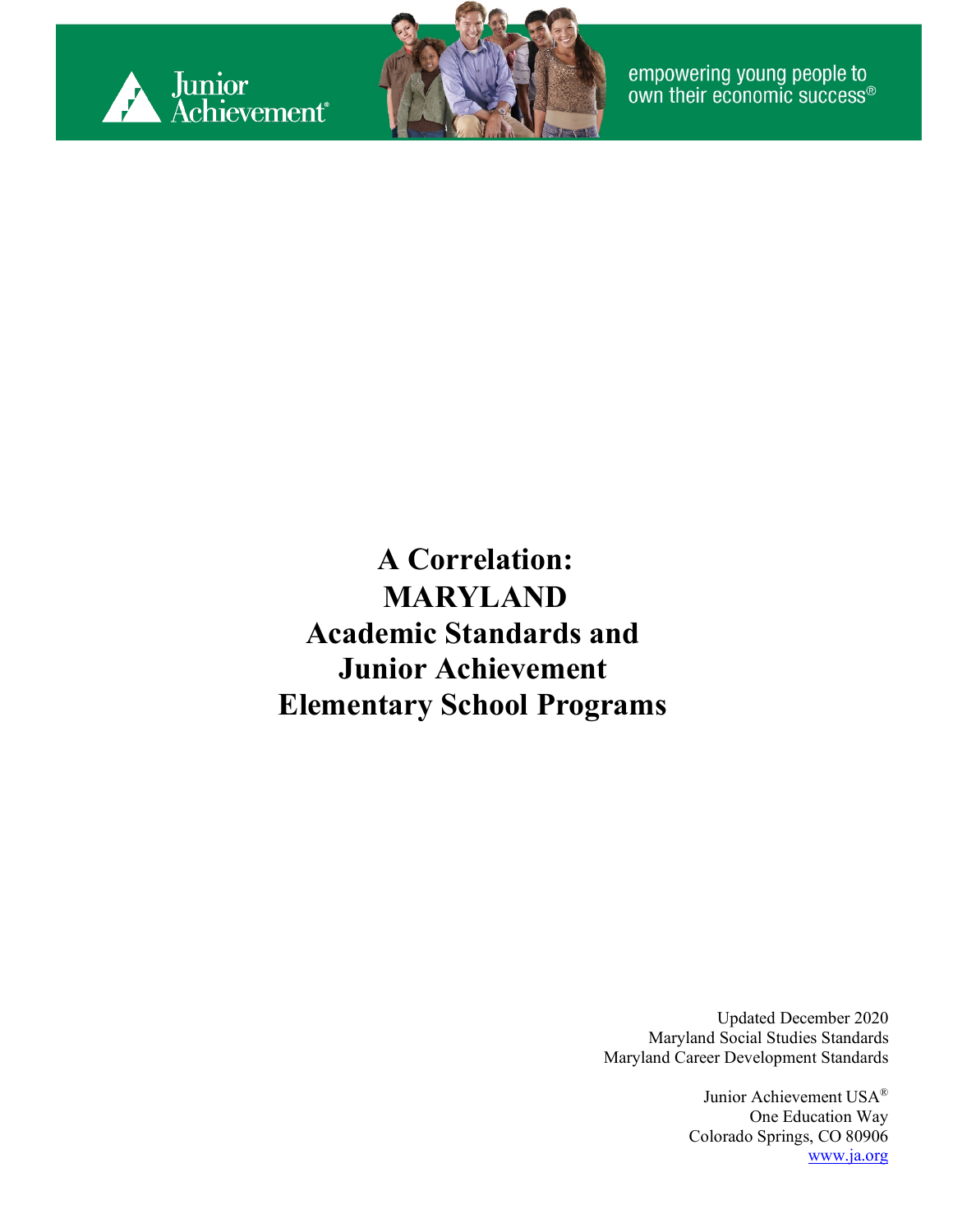#### **Overview**

Junior Achievement programs offer a multidisciplinary approach that connects learning acrosssocial studies disciplines, such as economics, geography, history, government, and civics, while incorporating mathematical concepts and reasoning and language artsskills.

In this document, Junior Achievement programs are correlated to the Maryland State Social Studies Standards and the Maryland Career Development Standards for grades K-5, where applicable.

Often Extended Learning Opportunities within the curriculum directly support an academic standard. When indicated, the letters ELO will appear superscripted next to the standard.

This list is not meant to be exhaustive or intended to suggest that a JA program will completelyaddress any given standard, but is designed to show how it can enhance or complement efforts to do so.The flexibility of the programs and supplementary materials allow specific content or skills to be addressedin depth by the teacher and/or business volunteer as needed.

#### **JA Elementary School Programs**

*JA Ourselves*<sup>®</sup> uses compelling stories read aloud by the volunteer, along with hands-on activities to demonstrate helping, working, earning, and saving.

*JA Our Families<sup>®</sup>* introduces students to the intersection of entrepreneurship and first-grade social studies learning objectives, including how family members' jobs and businesses contribute to the well being of the family.

*JA Our Community*<sup>®</sup> uses posters and games to offer practical information about businesses and the many jobs those businesses offer in a community. Students explore production methods through a simulation game, and they learn about taxes, decision making, and how money flows in an economy.

*JA Our City®* introduces students to the intersection of financial literacy and third-grade social studies learning objectives, including the characteristics of cities and how people and businesses in citiesmanage their money.

*[JA Our Region](#page-10-0)®* introduces students to entrepreneurship and how entrepreneurs use resources to produce goods and services in a community. Students solve problems by weighing risks and rewards.

*JA Our Nation®* provides practical information about businesses' need for individuals who can meetthe demands of the job market, including high-growth, high-demand jobs locally and globally.

*JA More than Money*<sup>®</sup> teaches students about earning, spending, sharing, and saving money, and businesses they can start or jobs they can perform to earnmoney.

JA Career Exploration Fair™ is an event where students learn about a range of career options across multiple career clusters. (Grades K-5)

JA Career Speakers Series™ In JA Career Speakers Series, a volunteer guest speaker visits the classroom and shares information about his or her career, work, and education experience. (Grades K-5)

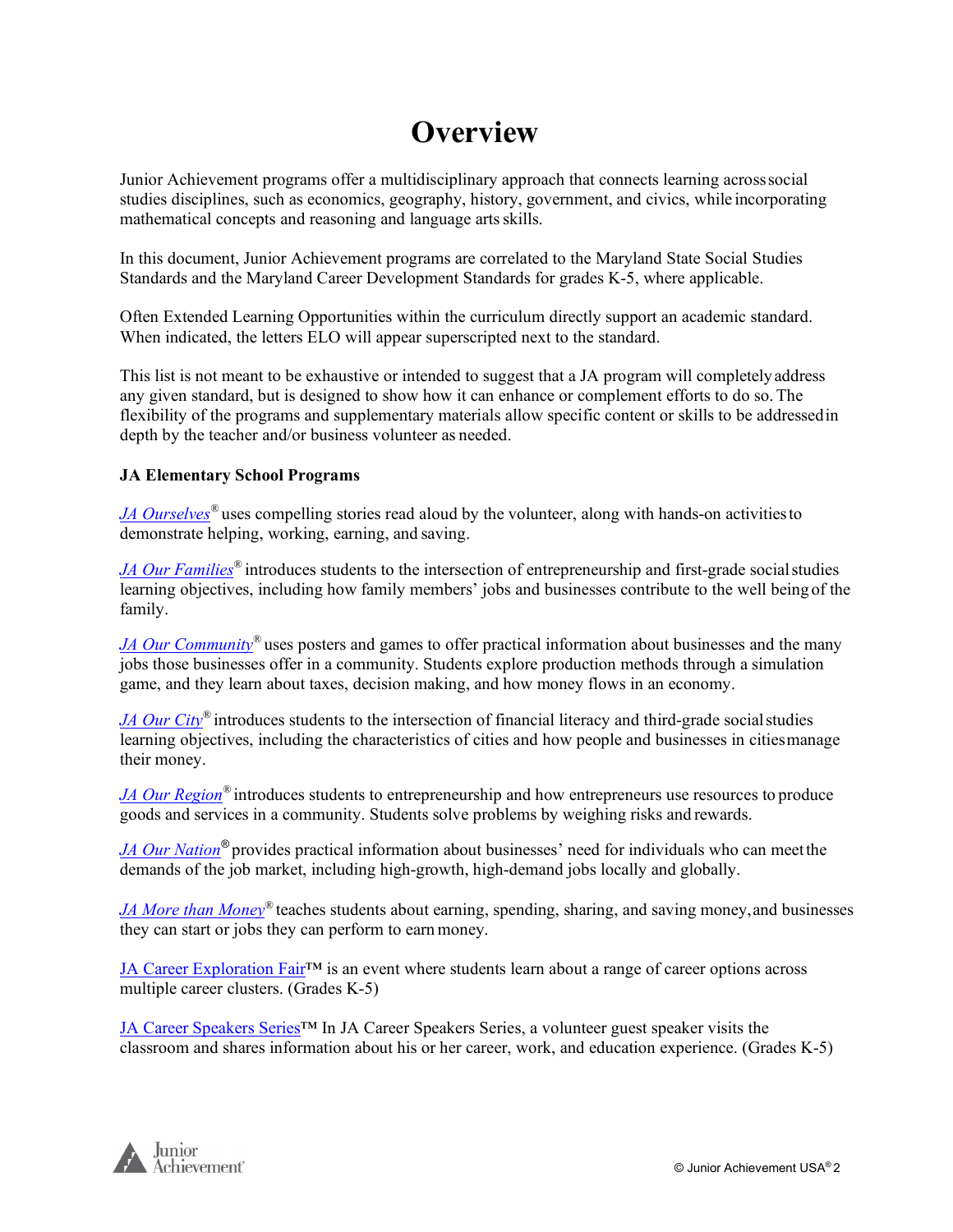#### JA Ourselves

<span id="page-2-0"></span>

| <b>Session Details</b>                                                                                                                                                                                                                                                                                       | <b>Academic Standards</b>                                                                                                                                                                                                                                                                                                                                                                                                                           | <b>Common Core</b><br><b>ELA</b>                                                                                                                                       | <b>Common Core</b><br><b>Math</b>                                                        |
|--------------------------------------------------------------------------------------------------------------------------------------------------------------------------------------------------------------------------------------------------------------------------------------------------------------|-----------------------------------------------------------------------------------------------------------------------------------------------------------------------------------------------------------------------------------------------------------------------------------------------------------------------------------------------------------------------------------------------------------------------------------------------------|------------------------------------------------------------------------------------------------------------------------------------------------------------------------|------------------------------------------------------------------------------------------|
| <b>Session One: This or That?</b><br><b>Make a Choice</b><br>Students practice economics by<br>making personal choices.<br>Objectives:<br><b>Students will:</b><br>• Identify personal interests<br>• Consider the factors that<br>determine their choices<br>• Define money                                 | <b>Social Studies K Unit 3 Choice</b><br>Students will analyze decision making<br>by determining that people make<br>choices because of limited resources,<br>identifying that incentives influence the<br>choices we make, explaining that the<br>consequences of choices lie in the<br>future, identifying choices they have<br>made and the incentives that motivated<br>them and identifying the consequences<br>of choices made in their past. | Reading Foundations<br>$RF.K.1-3$<br>Writing<br>W.K.1-2,8<br>Literature<br>RL.K.7<br>Speaking and<br>Listening<br>SL.K.1-6<br>Language<br>L.K.4.6                      | Counting and<br>Cardinality<br>CC.2.1.K.A.2                                              |
| <b>Session Two: Do I Need What I</b><br>Want?<br>Students recognize that people have<br>basic needs and wants and that money-<br>smart people know the difference<br>between them.<br>Objectives:<br><b>Students will:</b><br>• Explain the difference between<br>needs and wants<br>• Create a simple chart | <b>Social Studies K Unit 3 Scarcity</b><br>Students will analyze the role of<br>scarcity in their lives by explaining<br>why people can't have everything they<br>want using classroom and school<br>examples, identifying natural and<br>human productive resources in schools<br>and explaining why natural and human<br>productive resources are limited in<br>schools.                                                                          | Reading Foundations<br>RF.K.1-3<br>Literature<br>RL.K.1,4<br>RL.K.7<br>Speaking and<br>Listening<br>$SL.K.1-3$<br>SL.K.6<br>Language<br>L.K.4,6                        | Counting and<br>Cardinality<br>CC.2.1.K.A.3<br>Measurement and<br>Data<br>CC.2.4. K. A.4 |
| <b>Session Three: A Penny Earned</b><br>Students are introduced to storybook<br>characters and examine ways they can<br>earn money.<br>Objectives:<br><b>Students will:</b><br>• Describe the role of money in<br>society<br>• Identify jobs they can do to earn<br>money                                    | <b>Social Studies K Unit 3 Scarcity</b><br>Students will analyze the role of<br>scarcity in their lives by explaining<br>why people can't have everything they<br>want using classroom and school<br>examples, identifying natural and<br>human productive resources in schools<br>and explaining why natural and human<br>productive resources are limited in<br>schools.                                                                          | Reading Foundations<br>RF.K.1-4<br>Writing<br>W.K.2,8<br>Literature<br>RL.K.1-4<br>RL.K.7<br>RL.K.9-10<br>Speaking and<br>Listening<br>SL.K.1-6<br>Language<br>L.K.4.6 | Counting and<br>Cardinality<br>CC.2.1.K.A.1-3                                            |
| <b>Session Four: A Penny Saved</b><br>Students are introduced to the concept<br>of saving.<br>Objectives:<br><b>Students will:</b><br>• Explain the importance of saving<br>money<br>• Identify a savings goal<br>• Identify a place where people<br>save money                                              | <b>Social Studies K Unit 3 Scarcity</b><br>Students will analyze the role of<br>scarcity in their lives by explaining<br>why people can't have everything they<br>want using classroom and school<br>examples, identifying natural and<br>human productive resources in schools<br>and explaining why natural and human<br>productive resources are limited in<br>schools.                                                                          | Reading Foundations<br>RF.K.1-4<br>Literature<br>RL.K.1-4<br>Speaking and<br>Listening<br>$SL.K.1-6$<br>Language<br>L.K.4,6                                            | Counting and<br>Cardinality<br>CC.2.1.K.A.1<br>Measurement and<br>Data<br>CC.2.4.K.A.4   |

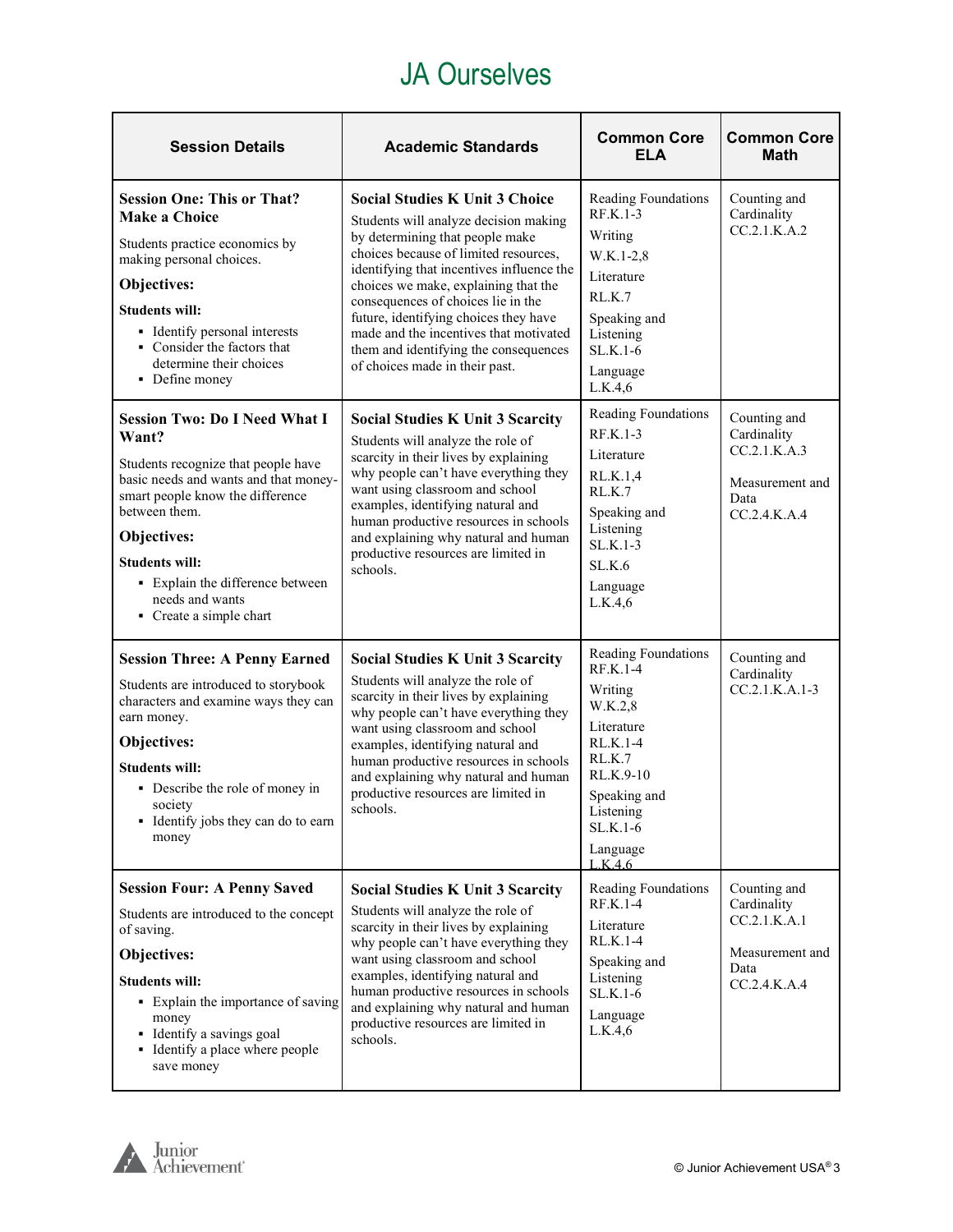#### JA Ourselves

| <b>Session Details</b>                                                                                                                                                                                                                                                                     | <b>Academic Standards</b>                                                                                                                                                                                                                                                                                                                                               | <b>Common Core</b><br>ELA                                                                                                                                                   | <b>Common Core</b><br>Math                      |
|--------------------------------------------------------------------------------------------------------------------------------------------------------------------------------------------------------------------------------------------------------------------------------------------|-------------------------------------------------------------------------------------------------------------------------------------------------------------------------------------------------------------------------------------------------------------------------------------------------------------------------------------------------------------------------|-----------------------------------------------------------------------------------------------------------------------------------------------------------------------------|-------------------------------------------------|
| <b>Session Five: A Penny Shared</b><br>Students are introduced to storybook<br>characters and their plans to earn<br>money for a worthy cause.<br><b>Objectives:</b><br><b>Students will:</b><br>• Explain the importance of<br>giving<br>• Organize a chronological<br>sequence of events | <b>Social Studies K Unit 4 Chronology</b><br>Students will analyze change over time in<br>school by analyzing school schedules to<br>determine past, present, and future,<br>classifying activities of the day, week, and<br>month according to themes and<br>constructing personal timelines that show<br>events from the past, present, and dreams<br>for the future. | Reading Foundations<br>$RF.K.1-4$<br>Writing<br>W.K.1,8<br>Literature<br>$RL.K.1-4$<br>RL.K.7<br>RL.K.9-10<br>Speaking and<br>Listening<br>$SLK.1-6$<br>Language<br>L.K.4,6 | Counting and<br>Cardinality<br>$CC.2.1.K.A.1-3$ |

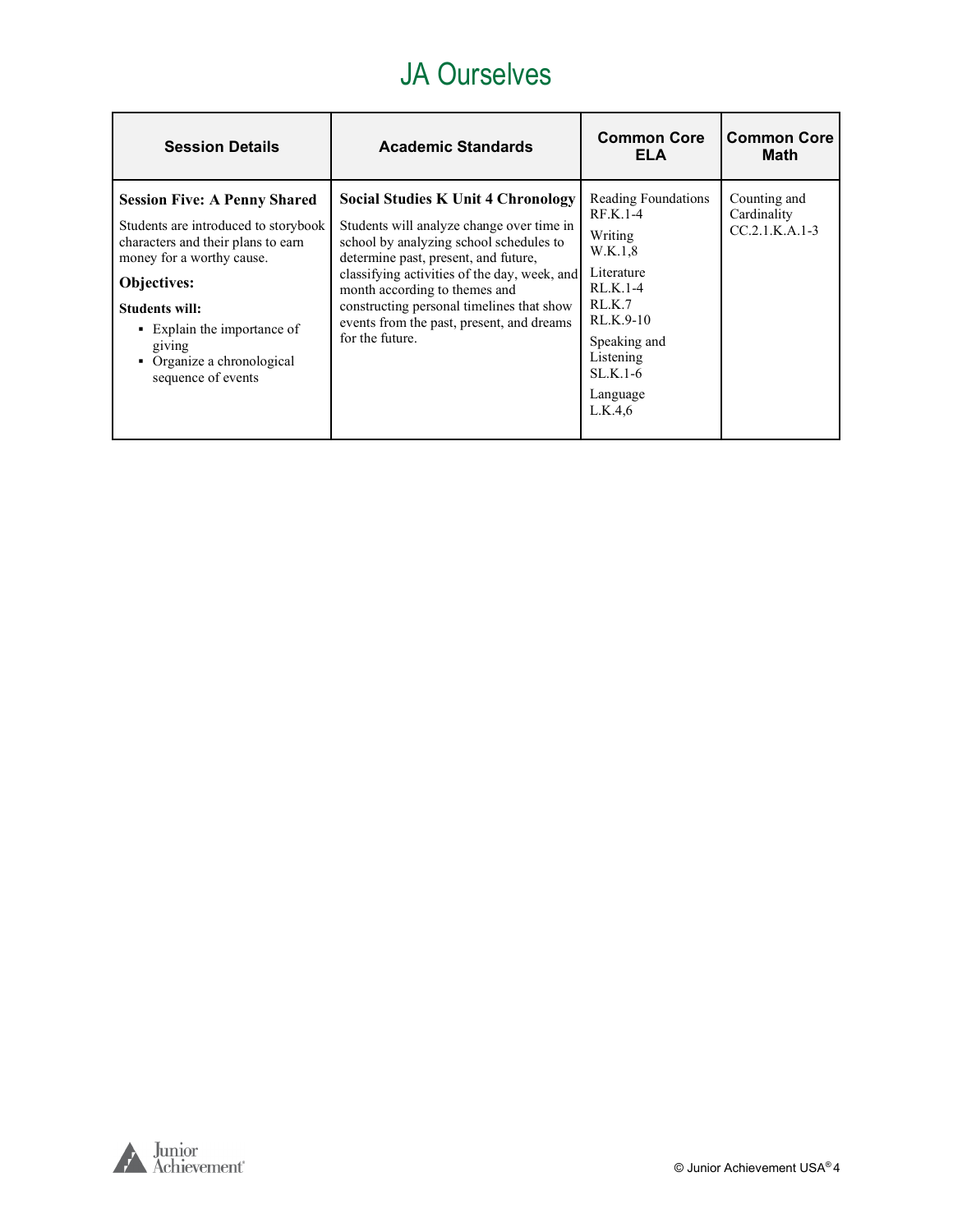#### JA Our Families

<span id="page-4-0"></span>

| <b>Session Descriptions</b>                                                                                                                                                                                                                                                                                                                                                         | <b>Academic Standards</b>                                                                                                                                                                                                                                                                                                                                                                                     | <b>Common Core</b><br><b>ELA</b>                                                                                                                                                                                 | <b>Common Core</b><br><b>Math</b>                                                                 |
|-------------------------------------------------------------------------------------------------------------------------------------------------------------------------------------------------------------------------------------------------------------------------------------------------------------------------------------------------------------------------------------|---------------------------------------------------------------------------------------------------------------------------------------------------------------------------------------------------------------------------------------------------------------------------------------------------------------------------------------------------------------------------------------------------------------|------------------------------------------------------------------------------------------------------------------------------------------------------------------------------------------------------------------|---------------------------------------------------------------------------------------------------|
| <b>Session One: All Kinds of Families</b><br>The students discover how families are alike and<br>different and how they can work together to create<br>a strong economy for the neighborhood.<br>Objectives:<br><b>Students will:</b><br>• Begin to understand the similarities and<br>differences between families<br>• Recognize the importance of businesses in<br>neighborhoods | <b>Social Studies 1 Unit 3 Trade</b><br>Students will analyze trade by identifying goods<br>and services that are provided by a school and<br>local businesses, identifying barter as a form of<br>trade, explaining that people benefit when they<br>trade voluntarily and describing times when they<br>have traded, the goods or services that were<br>exchanged, and the benefit they got from the trade. | Reading Literature<br>RI.1.1<br>RI.1.3-4<br>RI.1.7,9,10<br>Reading<br>Foundations<br>RF.1.1-4<br>Writing<br>W.1.2,5,8<br>Speaking &<br>Listening<br>$SL.1.1-2$<br>$SL.1.4-5$<br>Language<br>$L.1.1 - 2$<br>L.1.4 | Mathematical<br>Practices<br>8                                                                    |
| <b>Session Two: Money for Needs and Wants</b><br>Students become aware that all families need food,<br>clothing, and shelter to live and must earn money<br>to pay for these needs.<br>Objectives:<br><b>Students will:</b><br>• Describe the difference between needs and<br>wants<br>• Explain that families must earn money for the<br>things they need and want                 | <b>Social Studies 1 Unit 3 Decision Making</b><br>Students will analyze decision making by<br>determining that people make choices because of<br>limited resources, identifying that incentives<br>influence the choices we make, explaining that the<br>consequences of choices lie in the future and<br>identifying trade-offs as the options that people<br>give up when they make a choice.               | Reading for<br>Information<br>RI.1.1<br>$R1.1.3-4$<br>$RI.1.6-7$<br>RI.1.10<br>Reading<br>Foundations<br>RF.1.1-4<br>Speaking &<br>Listening<br>$SL.1.1-2$<br>SL.1.4<br>Language<br>L.1.1<br>L.1.4               | Measurement<br>and Data<br>1.MD.C.4<br>Mathematical<br>Practices<br>$1 - 2$<br>$4 - 5$<br>$7 - 8$ |
| <b>Session Three: Businesses All Around the</b><br>Neighborhood<br>Students learn how the needs and wants of people<br>in a neighborhood create an opportunity for<br>entrepreneurs to start businesses.<br>Objectives:<br><b>Students will:</b><br>• Define entrepreneur, goods, and services<br>• Interpret map symbols<br>• Identify the goods or services businesses<br>provide | <b>Social Studies 1 Unit 3 Trade</b><br>Students will analyze trade by identifying goods<br>and services that are provided by a school and<br>local businesses, identifying barter as a form of<br>trade, explaining that people benefit when they<br>trade voluntarily and describing times when they<br>have traded, the goods or services that were<br>exchanged, and the benefit they got from the trade. | Reading<br>Foundations<br>$RF.1.1-4$<br>Reading for<br>Information<br>RI.1.1<br>RI.1.3-4<br>RI.1.6-7<br>RI.1.10<br>Writing<br>W.1.2,5,8<br>Speaking &<br>Listening<br>$SL.1.1-2$<br>SL.1.4                       | Measurement<br>and Data<br>1.MD.C.4<br>Mathematical<br>Practices<br>$1 - 2$<br>$5 - 8$            |

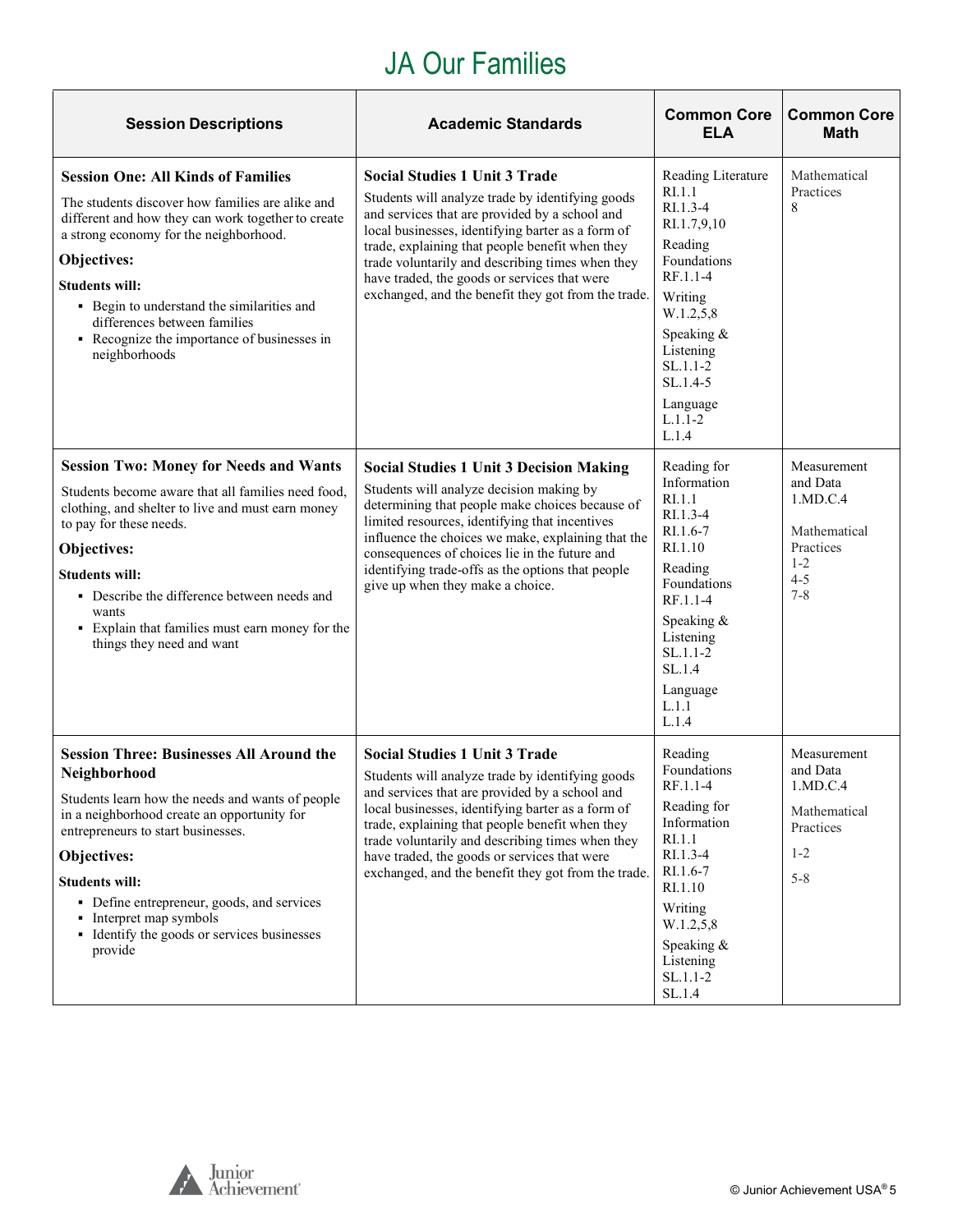## JA Our Families

| <b>Session Descriptions</b>                                                                                                                                                                                                                                                                                      | <b>Academic Standards</b>                                                                                                                                                                                                                                                                                                                                                                       | <b>Common Core</b><br><b>ELA</b>                                                                                                                                                                                                                       | <b>Common Core</b><br><b>Math</b>                                                                                                              |
|------------------------------------------------------------------------------------------------------------------------------------------------------------------------------------------------------------------------------------------------------------------------------------------------------------------|-------------------------------------------------------------------------------------------------------------------------------------------------------------------------------------------------------------------------------------------------------------------------------------------------------------------------------------------------------------------------------------------------|--------------------------------------------------------------------------------------------------------------------------------------------------------------------------------------------------------------------------------------------------------|------------------------------------------------------------------------------------------------------------------------------------------------|
| <b>Session Four: Jobs All Around the</b><br>Neighborhood<br>Students learn that entrepreneurs create businesses,<br>which provide jobs for families.<br>Objectives:<br><b>Students will:</b><br>• Identify the jobs people do<br>• Analyze their own skills to determine ways<br>they can support family members | <b>Social Studies 1 Unit 3 Decision Making</b><br>Students will analyze decision making by<br>determining that people make choices because of<br>limited resources, identifying that incentives<br>influence the choices we make, explaining that the<br>consequences of choices lie in the future and<br>identifying trade-offs as the options that people<br>give up when they make a choice. | Reading Foundations Mathematical<br>RF.1.1-4<br>Reading for<br>Information<br>RI.1.6-7<br>Writing<br>W.1.5<br>Speaking &<br>Listening<br>$SL.1.1-2$<br>$SL.1.4-5$<br>Language<br>$L.1.1 - 2$<br>L.1.4                                                  | Practices<br>$1 - 2$<br>$4 - 5$<br>$7 - 8$                                                                                                     |
| <b>Session Five: A New Business</b><br>Students think like entrepreneurs and help<br>advertise a new business needed in the<br>neighborhood.<br><b>Objectives:</b><br><b>Students will:</b><br>• Describe one of the entrepreneurial<br>characteristics-Satisfy a Need or Want                                   | <b>Social Studies 1 Unit 3 Decision Making</b><br>Students will analyze decision making by<br>determining that people make choices because of<br>limited resources, identifying that incentives<br>influence the choices we make, explaining that the<br>consequences of choices lie in the future and<br>identifying trade-offs as the options that people<br>give up when they make a choice. | Reading<br>Foundations<br>RF.1.1-4<br>Reading for<br>Information<br>R <sub>L</sub> 1.1<br>$RI.1.3-4$<br>RI.1.6-7<br>R <sub>L</sub> 1.10<br>Writing<br>W.1.2,5,8<br>Speaking &<br>Listening<br>$SL.1.1-2$<br>SL.1.4<br>Language<br>$L.1.1 - 2$<br>L.1.4 | Operations in<br>Algebra<br>OA. 1 ELO<br>$OA. . 6-7$<br>Measurement<br>and Data<br>1.MD.C.4<br>Mathematical<br>Practices<br>$2 - 4$<br>$7 - 8$ |

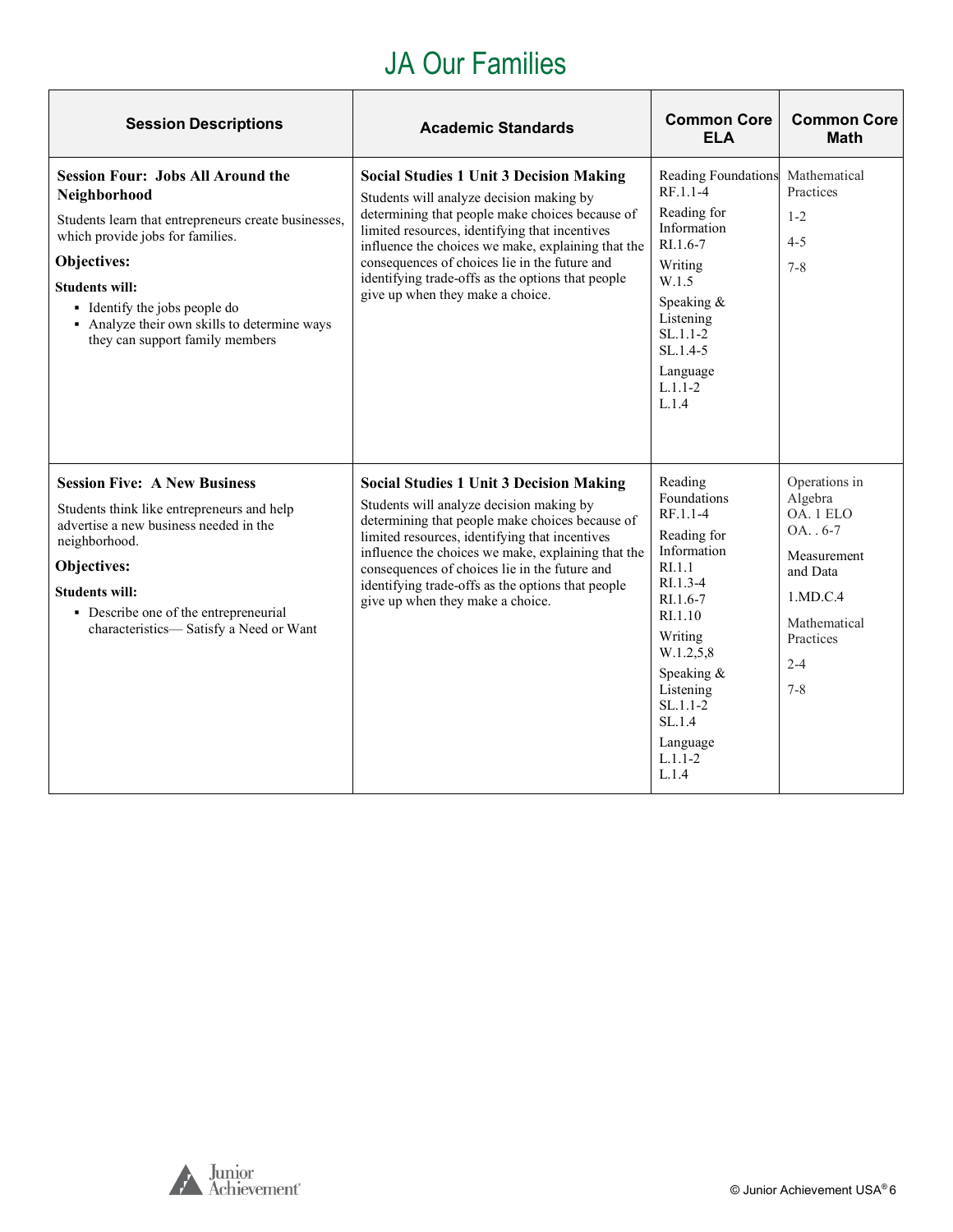# JA Our Community

<span id="page-6-0"></span>

| <b>Session Descriptions</b>                                                                                                                                                                                                                                                                                                                                                                               | <b>Social Studies Standards</b>                                                                                                                                                                                                                                                                                                                                                                                                                                                                                                                                                                                                                                                                                                                                            | <b>Common Core</b><br><b>ELA</b>                                                                                                                                                                                        | <b>Common Core</b><br><b>Math</b>                                                                                                                   |
|-----------------------------------------------------------------------------------------------------------------------------------------------------------------------------------------------------------------------------------------------------------------------------------------------------------------------------------------------------------------------------------------------------------|----------------------------------------------------------------------------------------------------------------------------------------------------------------------------------------------------------------------------------------------------------------------------------------------------------------------------------------------------------------------------------------------------------------------------------------------------------------------------------------------------------------------------------------------------------------------------------------------------------------------------------------------------------------------------------------------------------------------------------------------------------------------------|-------------------------------------------------------------------------------------------------------------------------------------------------------------------------------------------------------------------------|-----------------------------------------------------------------------------------------------------------------------------------------------------|
| <b>Session One: People in a Community</b><br><b>Working Together</b><br>Students learn what a community is and the variety<br>of jobs that people have in a community.<br>Objectives:<br><b>Students will:</b><br>• Describe a community.<br>• State how people contribute to and benefit<br>from a community.<br>• Identify the variety of jobs in a community<br>and how each requires specific skills. | <b>Social Studies 2 Unit 1 Civic</b><br>Engagement<br>Students will analyze responsible civic<br>engagement by describing characteristics of<br>good citizenship through historic figures and<br>ordinary citizens, explaining how participating<br>in civic activities engages citizens with their<br>communities and identifying civic engagement<br>activities on the local, state and national level.                                                                                                                                                                                                                                                                                                                                                                  | Reading Literature<br>RL.2.1<br>RL.2.7<br>Reading for<br>Information<br>RI.2.1<br>$RI.2.4 - 5$<br>R <sub>L</sub><br>Reading<br>Foundations<br>RF.2.3-4<br>Speaking and<br>Listening<br>$SL.2.1 - 4$<br>Language L.2.1-6 | Geometry<br>G.2.2<br>Mathematical<br>Practices<br>$\overline{4}$                                                                                    |
| <b>Session Two: Sweet "O" Donuts</b><br>Students learn that workers who produce goods and<br>services earn money for their work.<br>Objectives:<br><b>Students will:</b><br>• Define the terms produce, product,<br>production, goods, and services.<br>• Apply innovation to the production process.<br>· Explain that people in a community earn<br>money by performing work.                           | <b>Social Studies 2 Unit 3 Producers</b><br>Students will analyze producers by explaining<br>how producers and consumers use natural,<br>capital and human resources, determining the<br>key economic questions of what to produce,<br>how to produce, and for whom to produce as<br>guiding economic questions economists,<br>identifying the government as a producer who<br>uses tax money to produce goods and services.,<br>connecting the goods and services that are<br>produced by local businesses and government to<br>address the wants and needs of their<br>community, explaining how goods and services<br>have changed over time and identifying how<br>technology and transportation have changed<br>how goods and services are produced and<br>exchanged. | Reading<br>Foundations<br>RF.2.3-4<br>Writing<br>W.2.2<br>Speaking and<br>Listening<br>$SL.2.1-6$<br>Language L.2.1-6                                                                                                   | Operations and<br>Algebraic<br>Thinking<br>OA.2.1<br><b>Numbers Base</b><br>Ten<br>NBT.2.1-2<br><b>NBT.2.5</b><br>Measurement and<br>Data<br>MD.2.7 |
| <b>Session Three: Business and Government</b><br><b>Jobs</b><br>Students explore how the money earned for work<br>moves through a community and the impact that<br>money has on people, businesses, and government.<br>Objectives:<br><b>Students will:</b><br>• Locate businesses and identify government<br>careers.<br>• Explain how taxation supports government<br>services.                         | <b>Social Studies 2 Unit 3 Producers</b><br>Students will analyze producers by explaining<br>how producers and consumers use natural,<br>capital and human resources, determining the<br>key economic questions of what to produce,<br>how to produce, and for whom to produce as<br>guiding economic questions economists,<br>identifying the government as a producer who<br>uses tax money to produce goods and services.,<br>connecting the goods and services that are<br>produced by local businesses and government to<br>address the wants and needs of their<br>community, explaining how goods and services<br>have changed over time and identifying how<br>technology and transportation have changed<br>how goods and services are produced and<br>exchanged  | Reading for<br>Information<br>RI.2.1<br>RI.2.4 -5<br>RI.7<br>Reading<br>Foundations<br>RF.2.3-4<br>Speaking and<br>Listening<br>$SL.2.1 - 4$<br>Language L.2.1-6                                                        | Operations and<br>Algebraic<br>Thinking<br>OA.2.1<br>Mathematical<br>Practices<br>$1 - 2$<br>$4 - 5$<br>8                                           |

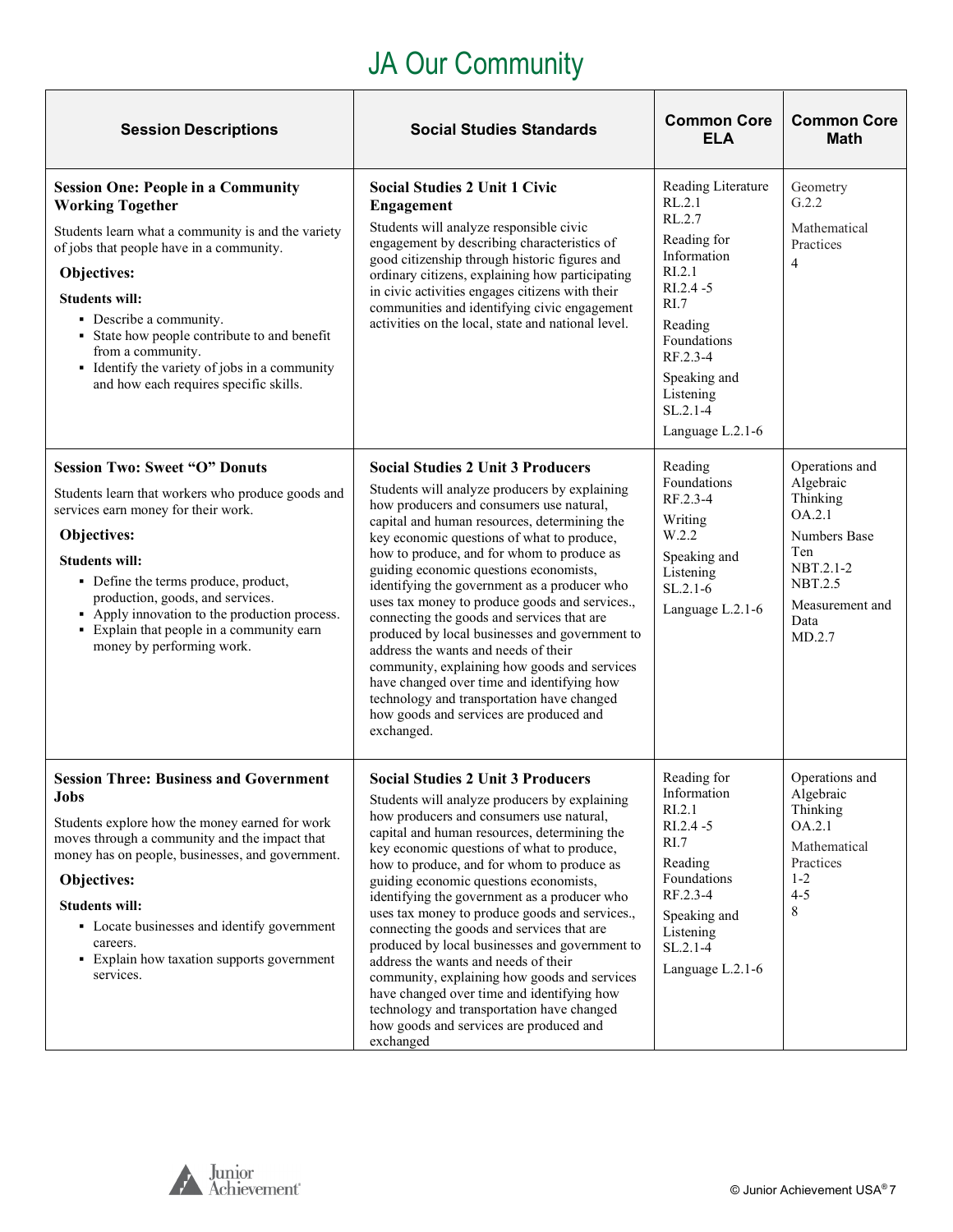# JA Our Community

| <b>Session Descriptions</b>                                                                                                                                                                                                                                                                                                                                                   | <b>Social Studies Standards</b>                                                                                                                                                                                                                                                                                                                                                                                                                                        | <b>Common Core</b><br><b>ELA</b>                                                                                                                                                                                                | <b>Common Core</b><br><b>Math</b>                                                                                                                                                                |
|-------------------------------------------------------------------------------------------------------------------------------------------------------------------------------------------------------------------------------------------------------------------------------------------------------------------------------------------------------------------------------|------------------------------------------------------------------------------------------------------------------------------------------------------------------------------------------------------------------------------------------------------------------------------------------------------------------------------------------------------------------------------------------------------------------------------------------------------------------------|---------------------------------------------------------------------------------------------------------------------------------------------------------------------------------------------------------------------------------|--------------------------------------------------------------------------------------------------------------------------------------------------------------------------------------------------|
| The Session Four: Let's Vote!<br>Students participate in a decision that benefits their<br>community. They vote to express their choice and to<br>determine the will of the majority.<br>Objectives:<br><b>Students will:</b><br>• Apply a decision-making process.<br>• Recognize voting as a way responsible<br>citizens act and contribute to meet a<br>community's needs. | <b>Social Studies 2 Unit 1 Civic</b><br><b>Engagement</b><br>Students will analyze responsible civic<br>engagement by describing characteristics of<br>good citizenship through historic figures and<br>ordinary citizens, explaining how participating<br>in civic activities engages citizens with their<br>communities and identifying civic engagement<br>activities on the local, state and national level.                                                       | Reading<br>Foundations<br>RF.2.3<br>Writing<br>W.2.2<br>W.2.7-8<br>Speaking and<br>Listening<br>$SL.2.1-6$<br>Language<br>L.2.1                                                                                                 | Measurement and<br>Data<br>MD.2.7<br>MD.2.9<br>Mathematical<br>Practices<br>$\overline{2}$<br>$\overline{4}$                                                                                     |
| <b>Session Five: Money Moves in a Community</b><br>Students learn about money and how it moves through<br>a community.<br>Objectives:<br><b>Students will:</b><br>• Identify coins and money terms.<br>• Describe how money flows through a<br>community's economy.                                                                                                           | <b>Social Studies 2 Unit 3 Personal</b><br><b>Finance</b><br>Students will describe an economy by<br>explaining how available resources, wants,<br>and needs influence family decisions,<br>identifying how people earn money,<br>identifying age-appropriate financial goals,<br>describing situations in which saving is<br>necessary, explaining the meaning and<br>purpose of taxes and developing a spending<br>and saving plan including income and<br>expenses. | Reading Literature<br>RL.2.1<br>RL.2.4<br>RL.2.7<br>Reading for<br>Information<br>R1.2.1<br>$R1.2.3 - 5$<br>R <sub>L</sub> 7<br>Reading<br>Foundations<br>RF.2.3<br>Speaking and<br>Listening<br>$SL.2.1-4$<br>Language L.2.1-6 | Operations and<br>Algebraic Thinking<br>OA.2.1<br>Numbers Base Ten<br>NBT.2.1-2<br><b>NBT.2.5</b><br>Measurement and<br>Data MD.2.7<br>MD.2.9<br>Mathematical<br>Practices<br>$1 - 2$<br>$5 - 7$ |

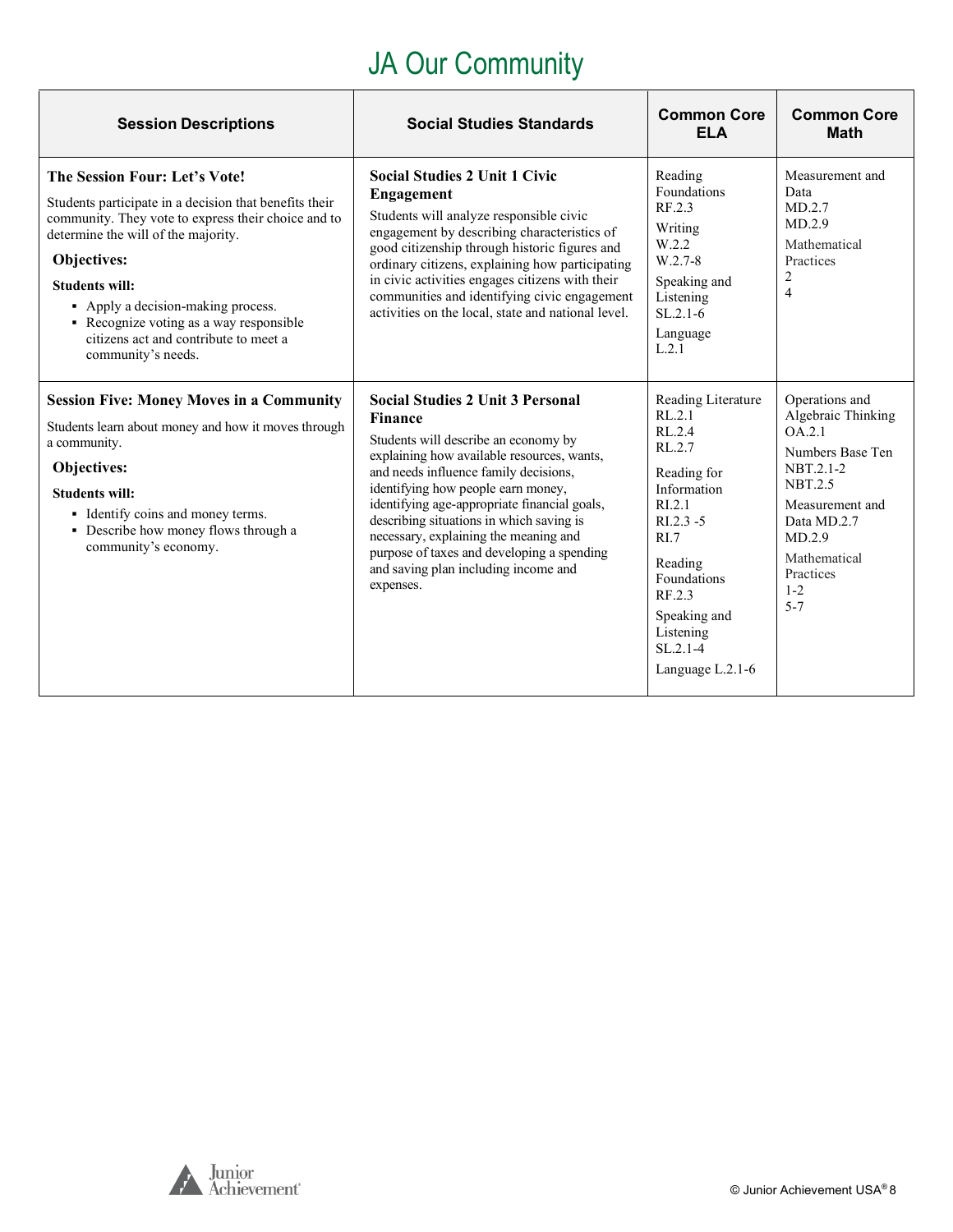# JA Our City

| <b>Session Descriptions</b>                                                                                                                                                                                                                                                                                                                                                                                                                                                                                                                                                                                                                                                                         | <b>Academic Standards</b>                                                                                                                                                                                                                                                                                                                                                                                                                                                                                                                                                                                                                                                                                                                                                                                                                                                                                                                                                                                                                                                                                                                                                                                                                                                                                                                                                                             | <b>Common Core</b><br><b>ELA</b>                                                                                                                                                                                                                                                                                                                                                                                              | <b>Common Core</b><br><b>Math</b>                                                                                                                                                                    |
|-----------------------------------------------------------------------------------------------------------------------------------------------------------------------------------------------------------------------------------------------------------------------------------------------------------------------------------------------------------------------------------------------------------------------------------------------------------------------------------------------------------------------------------------------------------------------------------------------------------------------------------------------------------------------------------------------------|-------------------------------------------------------------------------------------------------------------------------------------------------------------------------------------------------------------------------------------------------------------------------------------------------------------------------------------------------------------------------------------------------------------------------------------------------------------------------------------------------------------------------------------------------------------------------------------------------------------------------------------------------------------------------------------------------------------------------------------------------------------------------------------------------------------------------------------------------------------------------------------------------------------------------------------------------------------------------------------------------------------------------------------------------------------------------------------------------------------------------------------------------------------------------------------------------------------------------------------------------------------------------------------------------------------------------------------------------------------------------------------------------------|-------------------------------------------------------------------------------------------------------------------------------------------------------------------------------------------------------------------------------------------------------------------------------------------------------------------------------------------------------------------------------------------------------------------------------|------------------------------------------------------------------------------------------------------------------------------------------------------------------------------------------------------|
| <b>Session One: Earn, Save, Spend,</b><br>and Donate<br>Knowing we have four choices with<br>money helps people reach personal goals<br>and dreams and helps keep cities alive and<br>healthy.<br>Objectives:<br><b>Students will:</b><br>• Describe the four choices we have<br>with money.<br>• Define deposits and withdrawals.<br><b>Session Two: Invisible Money</b><br>Students learn about the different forms of<br>money and how people use them to pay for<br>goods and services.<br>Objectives:<br><b>Students will:</b><br>• Define goods and services.<br>• Explain how people spend money.<br>• Recognize methods of payment and<br>whether they are readily visible or<br>invisible. | Social Studies 3 Unit 2: Economics and<br>Geography<br>Standard 4.0 Economics Students shall inquire about<br>decisions made by individuals and groups using<br>economic reasoning<br><b>Financial Literacy</b><br>1.5.A Explain that people make financial choices based<br>on available resources, needs, and wants.<br>1.5.A.1 Explain the consequences of making financial<br>decisions.<br>1.5.B Explain attitudes, assumptions and patterns of<br>behavior regarding money, saving, investing, and work<br>and how they affect personal consumer decisions.<br>1.5.B.1 Identify factors that affect personal financial<br>decisions and actions.<br>1.5.B.2 Explain philanthropy, volunteer service and<br>charities.<br><b>Social Studies 3 Unit 2: Economics and</b><br>Geography<br>Students will be able to explain the locations of goods<br>and services in the state of Maryland<br><b>Financial Literacy</b><br>1.5.B Explain attitudes, assumptions and patterns of<br>behavior regarding money, saving, investing, and work<br>and how they affect personal consumer decisions.<br>1.5.B.1 Identify factors that affect personal financial<br>decisions and actions.<br>1.5.C Apply financial knowledge, attitudes, and skills.<br>1.5.C.1 Develop and apply financial literacy vocabulary.<br>1.5.C.2 Describe different ways in which consumers plan<br>their purchasing decisions. | Reading for<br>Information<br>RI.3.4-5<br>Reading Foundations<br>RF.3.3-4<br>Writing<br>W.3.2 ELO<br>W.3.7-8ELO<br>Speaking and<br>Listening<br>SL.3.1<br>SL.3.3<br>SL.3.6<br>Language<br>L.3.1<br>L.3.3<br>L.3.4<br>Reading for<br>Information<br>$RI.3.1 - 5$<br>Reading Foundations<br>RF.3.3-4<br>Writing<br>$W.3.7 - 8^{ELO}$<br>Speaking and<br>Listening<br>$SL.3.1 - 4$<br>SL.3.6<br>Language<br>L.3.1<br>$L.3.3 - 4$ | Measurement and<br>Data<br>MD.3.4<br>MD.3.5<br>MD.3.6<br>Mathematical<br>Practices<br>$1 - 8$<br>Operations and<br>Algebraic<br>Thinking<br>OA.3.8<br>OA.3.9<br>Mathematical<br>Practices<br>$1 - 8$ |
| <b>Session Three: How Do I Become an</b><br>Entrepreneur?<br>When entrepreneurs create businesses,<br>they help keep cities alive and healthy.<br>Objectives:<br><b>Students will:</b><br>• Define entrepreneur, producer, and<br>consumer.<br>• Explain the need for a business plan.<br>• Discuss the ways in which<br>entrepreneurs help a city.                                                                                                                                                                                                                                                                                                                                                 | <b>Social Studies 3 Unit 2 Development</b><br>Students will be able to explain the locations of goods<br>and services in the state of Maryland by:<br>• Identifying examples of entrepreneurship in the<br>local and state economy and how location, history<br>and culture influence those businesses.<br>• Identifying the risk and rewards of entrepreneurship<br><b>Financial Literacy</b><br>1.5.D Describe different types of retail markets.<br>1.5.D.1 Describe market situations where buyers and<br>sellers meet to exchange goods and services.                                                                                                                                                                                                                                                                                                                                                                                                                                                                                                                                                                                                                                                                                                                                                                                                                                            | Reading for<br>Information<br>$R1.3.1-5$<br>Reading Foundations<br>RF.3.3-4<br>Speaking and<br>Listening<br>$SL.3.1-3$<br>SL.3.6<br>Language<br>L.3.1<br>$L.3.3-4$                                                                                                                                                                                                                                                            | Operations and<br>Algebraic<br>Thinking<br>OA.3.8<br>Numbers Base<br>Ten<br>NBT.3.2<br>Mathematical<br>Practices<br>$1 - 2$<br>$4 - 8$                                                               |

\*ELO- Indicates a skill best supported by an Extended Learning Opportunity

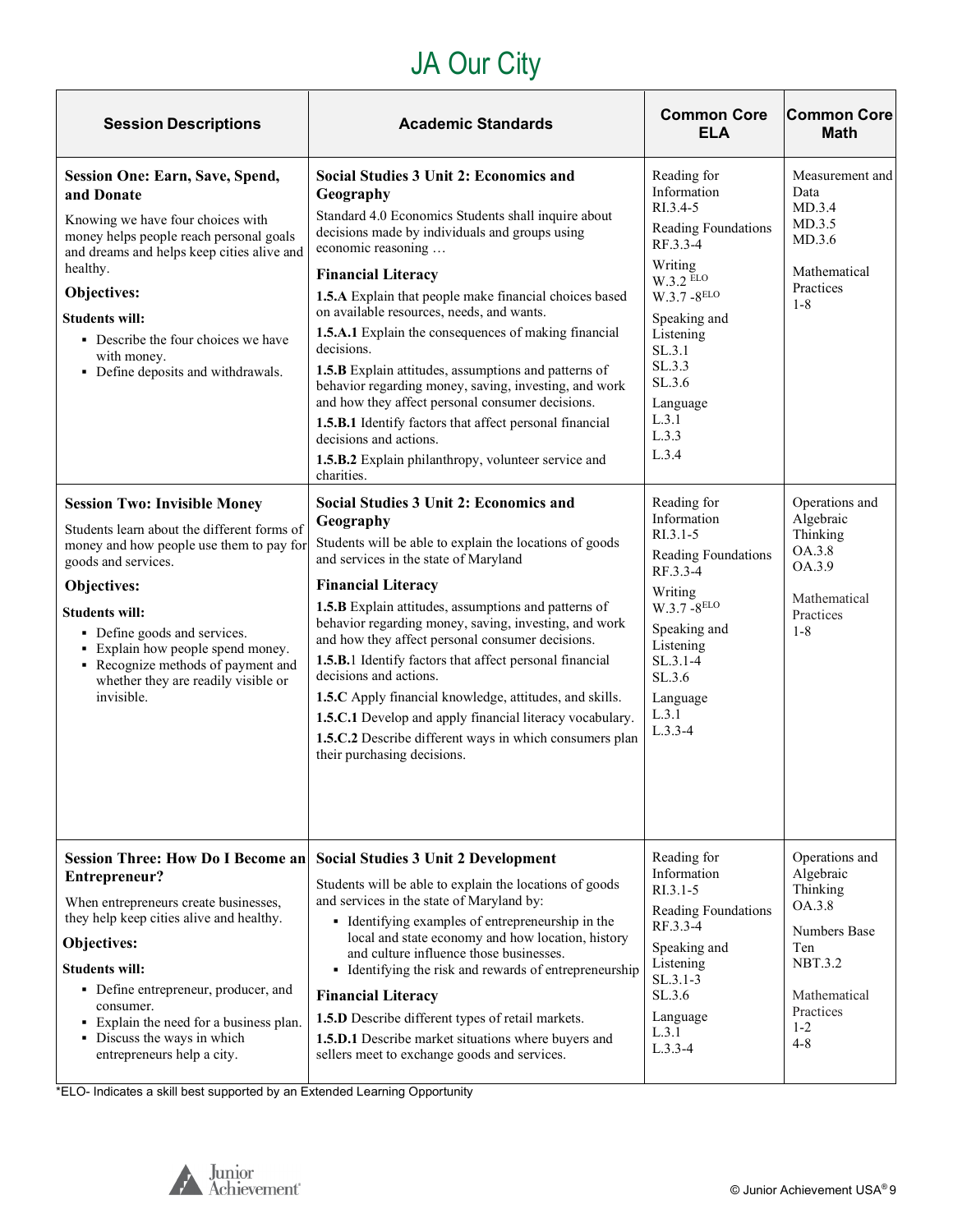# JA Our City

| <b>Session Descriptions</b>                                                                                                                                                                                                                                                                                                                                                                                                                                                                                                                                                                                   | <b>Academic Standards</b>                                                                                                                                                                                                                                                                                                                                                                                                                                                                                                                                                                                                                                                                  | <b>Common</b><br><b>Core ELA</b>                                                                                                                                                                       | <b>Common Core</b><br><b>Math</b>                                                                                          |
|---------------------------------------------------------------------------------------------------------------------------------------------------------------------------------------------------------------------------------------------------------------------------------------------------------------------------------------------------------------------------------------------------------------------------------------------------------------------------------------------------------------------------------------------------------------------------------------------------------------|--------------------------------------------------------------------------------------------------------------------------------------------------------------------------------------------------------------------------------------------------------------------------------------------------------------------------------------------------------------------------------------------------------------------------------------------------------------------------------------------------------------------------------------------------------------------------------------------------------------------------------------------------------------------------------------------|--------------------------------------------------------------------------------------------------------------------------------------------------------------------------------------------------------|----------------------------------------------------------------------------------------------------------------------------|
| <b>Session Four: Money Choices Make the</b><br><b>City Go Round</b><br>Money choices encourage economic exchange<br>within a city. This happens when money travels<br>back and forth among consumers, businesses, and<br>the city government. Economic exchange is<br>important for keeping a city functioning and vital.<br>Objectives:<br><b>Students will:</b><br>• Demonstrate the importance of money in<br>everyday life.<br>• Describe how money flows through a city's<br>economy.<br>• Explain taxes and how the city government<br>uses the money to pay for the goods and<br>services it provides. | <b>Social Studies 3 Unit 2 Development</b><br>Students will be able to explain the locations of<br>goods and services in the state of Maryland by:<br>• Identifying ways that people use the physical<br>environment for buying and selling goods and<br>services.<br>Students will analyze how economic development<br>in Maryland impacts people by:<br>• Analyzing government services that are<br>impacted by economic development.<br><b>Financial Literacy</b><br>1.5.C Apply financial knowledge, attitudes, and<br>skills.<br>1.5.C.1 Develop and apply financial literacy<br>vocabulary.<br>1.5.C.2 Describe different ways in which consumers<br>plan their purchasing decisions | Reading for<br>Information<br>R <sub>L</sub> 3.1<br>$RI.3.3-6$<br>Reading<br>Foundations<br>RF.3.3-4<br>Speaking and<br>Listening<br>$SL.3.1-3$<br>SL.3.6<br>Language<br>L.3.1<br>L.3.3<br>L.3.4       | Operations in<br>Algebra<br>OA.3.8<br>OA.3.9<br>Numbers Base Ten<br><b>NBT.3.2</b><br>Mathematical<br>Practices<br>$1 - 8$ |
| <b>Session Five: Let's Build a City</b><br>A healthy city is built on the money choices of<br>consumers, businesses, and the government. A city<br>thrives when these sectors of the economy earn, save,<br>spend, and donate.<br>Objectives:<br><b>Students will:</b><br>• Describe how personal choices make a city a<br>good place to live, work, play, and go to<br>school.                                                                                                                                                                                                                               | <b>Social Studies 3 Unit 2 Development</b><br>Students will be able to explain the locations of<br>goods and services in the state of Maryland by<br>• Identifying ways that people use the physical<br>environment for buying and selling goods and<br>services.<br>Students will analyze how economic development<br>in Maryland impacts people by:<br>• Explaining how jobs and careers are influenced<br>by key economic centers                                                                                                                                                                                                                                                       | Reading for<br>Information<br>R <sub>L</sub> 3.1<br>RI.3.3-6<br>Reading<br>Foundations<br>RF.3.3-4<br>Writing<br>W.3.2<br>Speaking and<br>Listening<br>$SL.3.1-3$<br>SL.3.6<br>Language<br>L.3.1, 3, 4 | Operations in<br>Algebra<br>OA.3.8<br>Numbers Base Ten<br><b>NBT.3.2</b><br>Mathematical<br>Practices<br>$1 - 7$           |

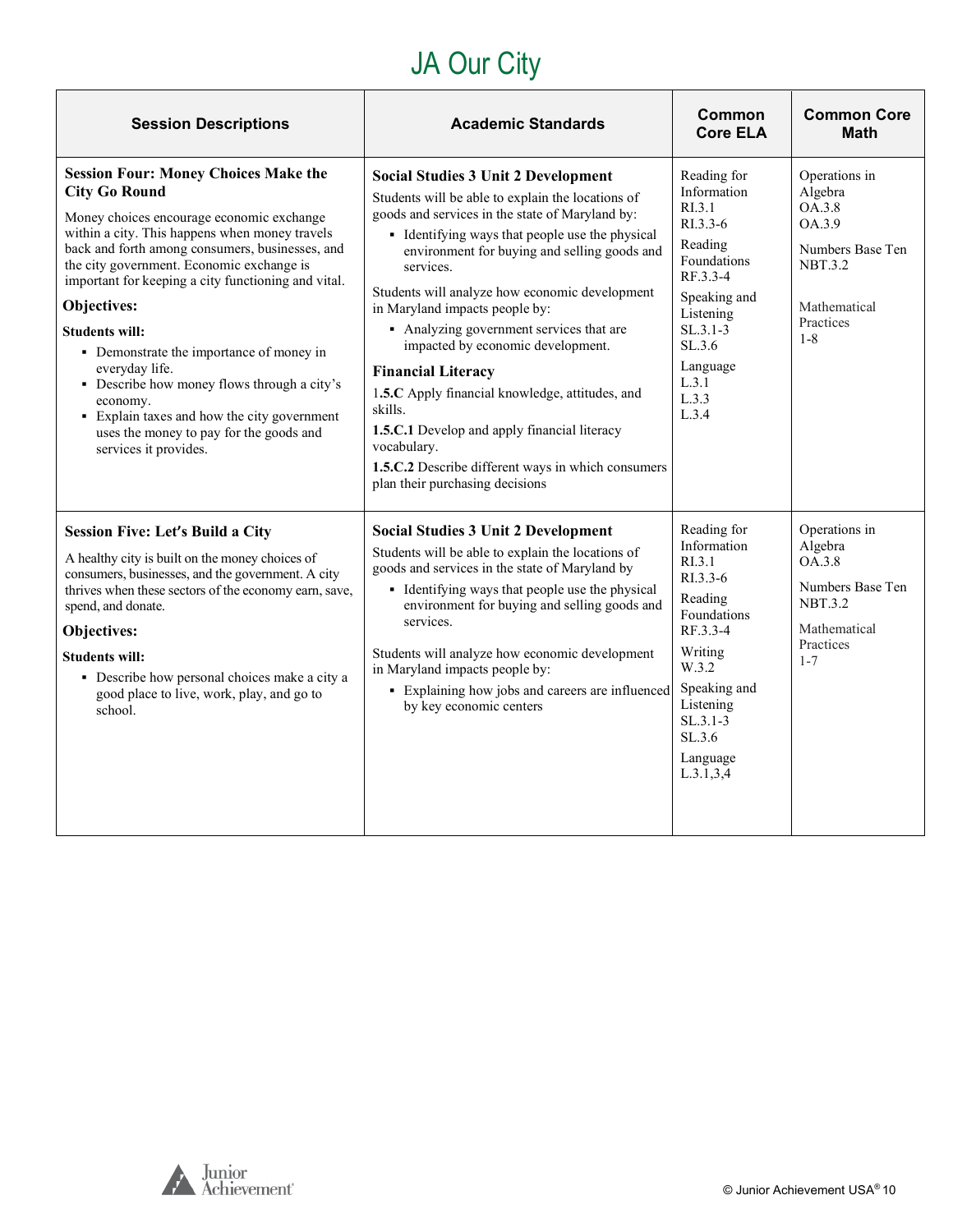# JA Our Region

<span id="page-10-0"></span>

| <b>Session Details</b>                                                                                                                                                                                                                                                                                                                                                                                                                          | <b>Academic Standards</b>                                                                                                                                                                                                                                                                                                                                                                                                                                                                             | Common<br><b>Core ELA</b>                                                                                                                                                                              | <b>Common Core</b><br><b>Math</b>                                |
|-------------------------------------------------------------------------------------------------------------------------------------------------------------------------------------------------------------------------------------------------------------------------------------------------------------------------------------------------------------------------------------------------------------------------------------------------|-------------------------------------------------------------------------------------------------------------------------------------------------------------------------------------------------------------------------------------------------------------------------------------------------------------------------------------------------------------------------------------------------------------------------------------------------------------------------------------------------------|--------------------------------------------------------------------------------------------------------------------------------------------------------------------------------------------------------|------------------------------------------------------------------|
| <b>Session One: Be an Entrepreneur</b><br>Students explore well-known businesses<br>by matching entrepreneurs to their<br>businesses and identifying their own<br>entrepreneurial traits.<br>Objectives:<br><b>Students will:</b><br>• Recognize the impact entrepreneurs<br>have on a region<br>• Apply traits that are common to<br>successful entrepreneurs to their own<br>skills and abilities                                             | <b>Financial Literacy</b><br>1.5.A Explain that people make financial choices based on<br>available resources, needs, and wants.<br>1.5.A.1 Explain the consequences of making financial decisions.<br><b>Career Development</b><br>3-5 A.1. Identify one's positive personal characteristics<br>(honesty, dependability, responsibility, integrity, and loyalty).<br>Standard 2. C 2. Identify different career options, including<br>those that may be considered nontraditional.                   | Reading for<br>Information<br>$RI.4.1 - 2$<br>RI.4.4<br>RI.4.7<br>Reading<br>Foundations<br>RF.4.3-4<br>Speaking and<br>Listening<br>SL.4.1<br>SL.4.3<br>Language<br>$L.4.3 - 4$<br>L.4.6              | Mathematical<br>Practices<br>$1 - 2$<br>$4 - 7$                  |
| <b>Session Two: Resources-Tools for</b><br><b>Entrepreneurs</b><br>Students are introduced to resources and,<br>working in teams, use this information to<br>create new businesses.<br>Objectives:<br><b>Students will:</b><br>• Define natural, human, and capital<br>resources<br>• Describe how products and services<br>use resources                                                                                                       | 1.5.C Apply financial knowledge, attitudes, and skills.<br>1.5.C.1 Develop and apply financial literacy vocabulary.<br>1.5.D Describe different types of retail markets.<br>1.5.D.1 Describe market situations where buyers and sellers<br>meet to exchange goods and services.<br><b>Career Development</b><br>3-5 B Identify and apply goals, rules, procedures, roles, and<br>resources to work cooperatively in group activities, including<br>impact on one's learning and academic achievement. | Reading for<br>Information<br>RI.4.4<br>RI.4.7<br>Reading<br>Foundations<br>RF.4.3-4<br>Writing<br>W.4.2<br>W.4.8<br>Speaking and<br>Listening<br>$SL.4.1 - 5$<br>Language<br>$L.4.3 - 4$<br>$L.4.1-6$ | Mathematical<br>Practices<br>$1 - 2$<br>$4 - 8$                  |
| <b>Session Three: Hot Dog Stand Game</b><br>Students learn the fundamental tasks<br>performed by a business owner by playing<br>the Hot Dog Stand game and tracking their<br>revenue and expenses.<br>Objectives:<br><b>Students will:</b><br>• Track the revenue and expenses of a<br>business<br>• Identify the fundamental tasks<br>required to run a business<br>• Explain the importance of keeping an<br>accurate account of a business's | <b>Career Development</b><br>3-5 B 3. Identify and apply goals, rules, procedures, roles, and<br>resources to work cooperatively in group activities, including<br>impact on one's learning and academic achievement.                                                                                                                                                                                                                                                                                 | Reading for<br>Information<br>RI.4.2-4<br>RI.4.7<br>Reading<br>Foundations<br>RF.4.3-4<br>Speaking and<br>Listening<br>SL.4.1<br>SL.4.3<br>Language<br>L.4.1<br>$L.4.3-6$                              | <b>NBT 4.4</b><br>NF.4.7<br>Mathematical<br>Practices<br>$1 - 7$ |



 $\ddot{\hspace{1.2cm}}$  ii  $\circ$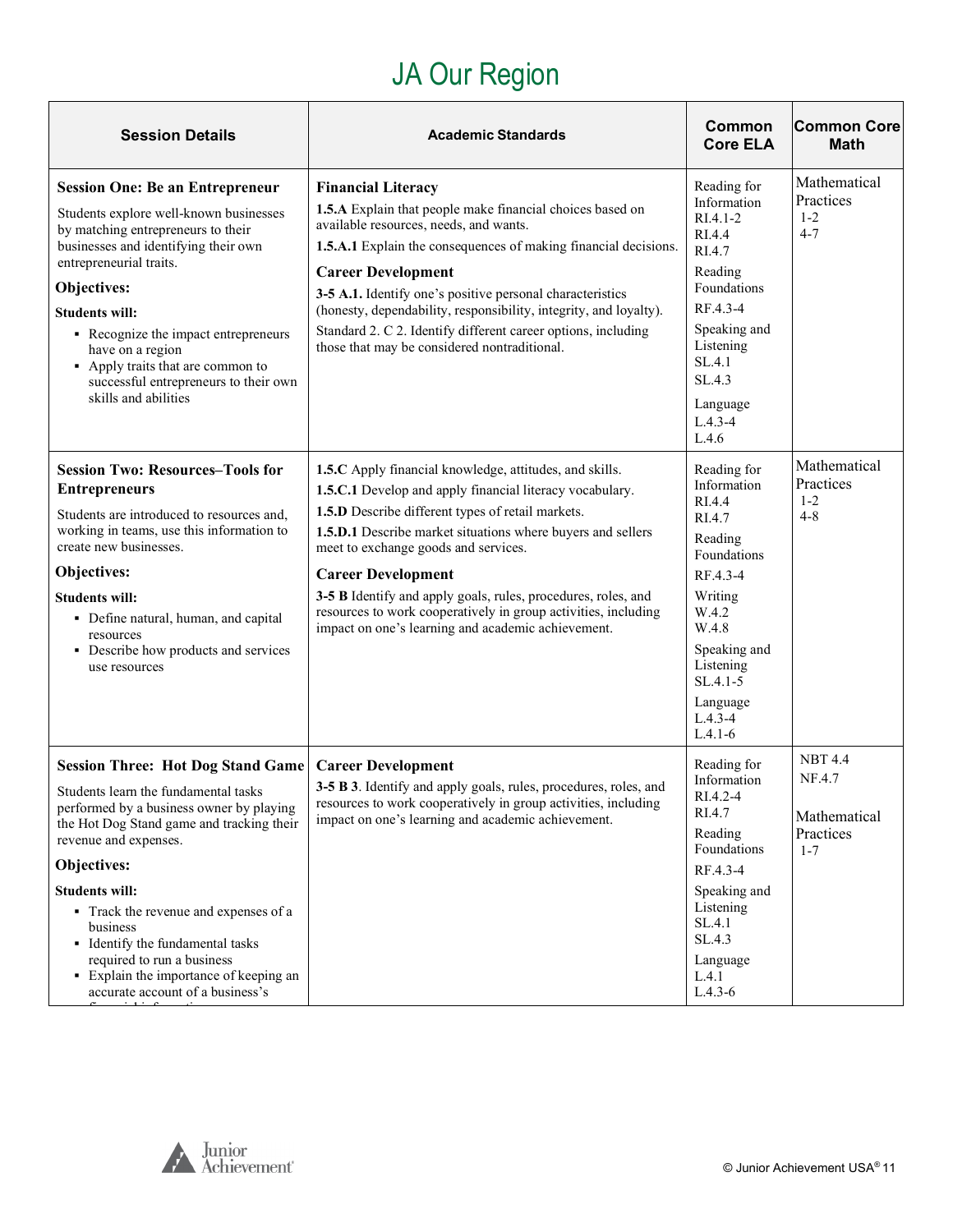# JA Our Region

| <b>Session Details</b>                                                                                                                                                                                                                                                                                                                                                                                                                                      | <b>Academic Standards</b>                                                                                                                                                                                                                                                                                                                                                                                                                                                                                                            | <b>Common Core</b><br><b>ELA</b>                                                                                                                                                                                               | <b>Common Core</b><br><b>Math</b>                    |
|-------------------------------------------------------------------------------------------------------------------------------------------------------------------------------------------------------------------------------------------------------------------------------------------------------------------------------------------------------------------------------------------------------------------------------------------------------------|--------------------------------------------------------------------------------------------------------------------------------------------------------------------------------------------------------------------------------------------------------------------------------------------------------------------------------------------------------------------------------------------------------------------------------------------------------------------------------------------------------------------------------------|--------------------------------------------------------------------------------------------------------------------------------------------------------------------------------------------------------------------------------|------------------------------------------------------|
| <b>Session Four: Entrepreneurs Solve</b><br><b>Problems</b><br>Students journey through the complex world<br>of business problem solving by brainstorming<br>ideas and by determining the price,<br>advertising, and supply for a new business<br>using the Problem-Solver Catcher.<br>Objectives:<br><b>Students will:</b><br>• Demonstrate the problem-solving process<br>• Identify the potential risks and rewards in<br>making<br>• business decisions | <b>Financial Literacy</b><br>1.5.A Explain that people make financial choices based<br>on available resources, needs, and wants.<br>1.5.A.1 Explain the consequences of making<br>financial decisions.<br>1.5.A.3 Apply the steps in the decision-making process to<br>a financial situation.<br><b>Career Development</b><br>3-5 Standard 2<br>D. 1. Describe the decision-making process.<br>3. Clarify alternatives and their outcomes when<br>making a decision.<br>D.4. Understand that decision-making involves<br>compromise. | Reading for<br>Information<br>RIA.1<br>RI.4.3-4<br>RI.4.7<br>Reading<br>Foundations<br>RF.4.3-4<br>Writing<br>W.4.2<br>W.4.8<br>Speaking and<br>Listening<br>$SL.4.1-2$<br>SL.4.4<br>Language<br>L.4.1<br>$L.4.3 - 4$<br>L.4.6 | Mathematical<br>Practices<br>$1 - 2$<br>4<br>$6 - 7$ |
| <b>Session Five: Entrepreneurs Go Global</b><br>Students demonstrate the supply chain by<br>working in teams to build a sticker-sheet<br>computer.<br>Objectives:<br><b>Students will:</b><br>• Apply the supply chain to a manufacturing<br>example<br>• Explain how resource providers,<br>businesses, and consumers are<br>interdependent                                                                                                                | <b>Social Studies</b><br>4.2 Students will compare how geography influenced<br>culture and economic development.<br><b>Financial Literacy</b><br>1.5.D Describe different types of retail markets.<br>1.5.D.1 Describe market situations where buyers and<br>sellers meet to exchange goods and services.<br>1.5.D.2 Identify markets that are not face-to-face<br>meetings such as Internet shopping and catalog shopping.                                                                                                          | Reading for<br>Information<br>RI.4.3-4<br>RI.4.7<br>Reading<br>Foundations<br>RF.4.3-4<br>Speaking and<br>Listening<br>$SL.4.1 - 4$<br>Language<br>L.4.1<br>$L.4.3 - 4$<br>L.4.6                                               | NA                                                   |

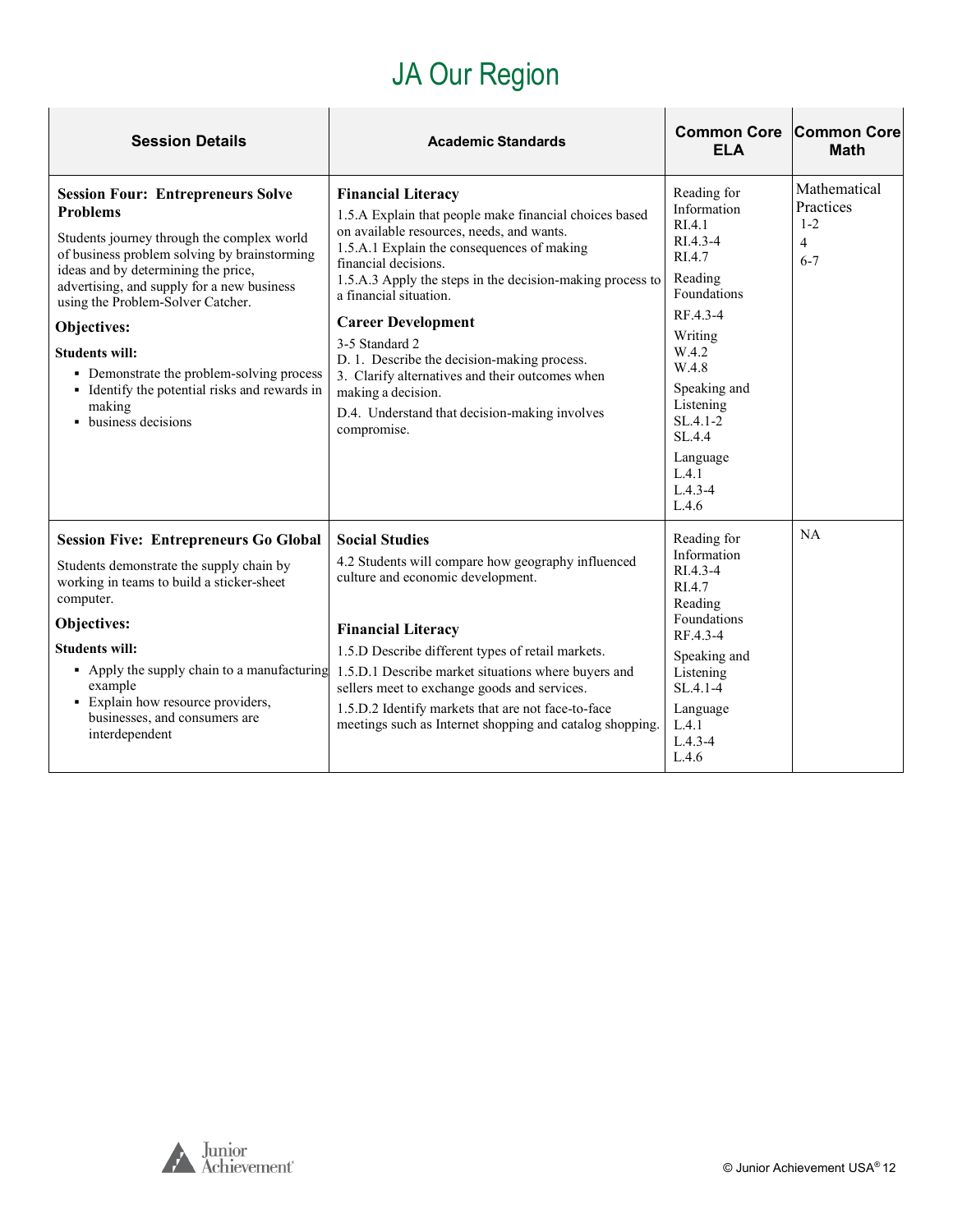## JA Our Nation

| <b>Session Details</b>                                                                                                                                                                                                                                                                                                                                                   | <b>Academic Standards</b>                                                                                                                                                                                                                                                                                                                                                                                                                                   | <b>Common Core</b><br><b>ELA</b>                                                                                                                                                                               | <b>Common Core</b><br><b>Math</b>                                                              |
|--------------------------------------------------------------------------------------------------------------------------------------------------------------------------------------------------------------------------------------------------------------------------------------------------------------------------------------------------------------------------|-------------------------------------------------------------------------------------------------------------------------------------------------------------------------------------------------------------------------------------------------------------------------------------------------------------------------------------------------------------------------------------------------------------------------------------------------------------|----------------------------------------------------------------------------------------------------------------------------------------------------------------------------------------------------------------|------------------------------------------------------------------------------------------------|
| <b>Session One: Free to Choose Your Work</b><br>or Business<br>Students are introduced to the nation's free<br>market system and how it supports businesses<br>and careers.<br>Objectives:<br><b>Students will:</b><br>• Identify the characteristics of a free market<br>economy<br>• Explain how pricing guides economic<br>decisions                                  | <b>Financial Literacy</b><br>1.5.C Apply financial knowledge, attitudes, and<br>skills.<br>1.5.C.1 Develop and apply financial literacy<br>vocabulary.<br>1.5.C.2 Describe different ways in which<br>consumers plan their purchasing decisions.<br>1.5.D Describe different types of retail markets.<br>1.5.D.1 Describe market situations where buyers<br>and sellers meet to exchange goods and<br>services.                                             | Reading for<br>Information<br>$R1.5.1-2$<br>RI.5.4<br>RI.5.7<br>Reading Foundations<br>RF.5.3-4<br>Speaking and<br>Listening<br>$SL.5.1-4$<br>SL.5.6<br>Language<br>$L.5.1 - 5$                                | Operations and<br>Algebraic<br>Thinking<br>OA.5.2<br><b>Numbers Base</b><br>Ten<br>NBT.5.6-7   |
| <b>Session Two: Innovation Nation</b><br>Students experience how entrepreneurial thinking<br>can spur new businesses and the opportunity for<br>future income.<br>Objectives:<br><b>Students will:</b><br>• Define entrepreneur and entrepreneurship<br>• Describe resources and how entrepreneurs<br>use them<br>• Explore STEM skills and the process of<br>innovation | <b>Financial Literacy</b><br>1.5.A Explain that people make financial choices<br>based on available resources, needs, and wants.<br>1.5.A.1 Explain the consequences of making<br>financial decisions.<br><b>Career Development</b><br>3-5 2. C 2. Identify different career options,<br>including those that may be considered<br>nontraditional.                                                                                                          | Reading for<br>Information<br>$R1.5.1-2$<br>RI.5.4<br>RI.5.7<br>Reading Foundations<br>RF.5.3-4<br>Writing<br>WS.5.2<br>WS.5.4<br>Speaking and<br>Listening<br>$SL.5.1-4$<br>SL.5.6<br>Language<br>$L.5.1 - 5$ | Operations and<br>Algebraic<br>Thinking<br>CC.2.2.5.A.1<br>Numbers Base<br>Ten<br>CC.2.1.5.B.2 |
| <b>Session Three: Career Quest</b><br>Students learn about career clusters.<br>Objectives:<br><b>Students will:</b><br>• Examine career groupings and the skills<br>necessary for a variety of careers.                                                                                                                                                                  | <b>Career Development</b><br>3-5 2.A. 1. Identify the industries in the<br>community that align with the career clusters.<br>C.1. Identify sources of information about<br>careers.<br><b>Financial Literacy</b><br><b>Standard 2</b><br>2.5.A Compare the relationships among education,<br>skills, career choices, economic conditions, and<br>income.<br>2.5.A.1 Describe how education choices,<br>interests, skills, and career choices affect income. | Reading for<br>Information<br>$RI.5.1$ - Ten<br>$\sqrt{2}$<br>RI.5.4<br>RI.5.7<br>Reading Foundations<br>RF.5.3-4<br>Speaking and<br>Listening<br>$SL.5.1-4$<br>SL.5.6<br>Language<br>$L.5.1-5$                | Numbers Base<br>CC.2.1.5.B.2                                                                   |

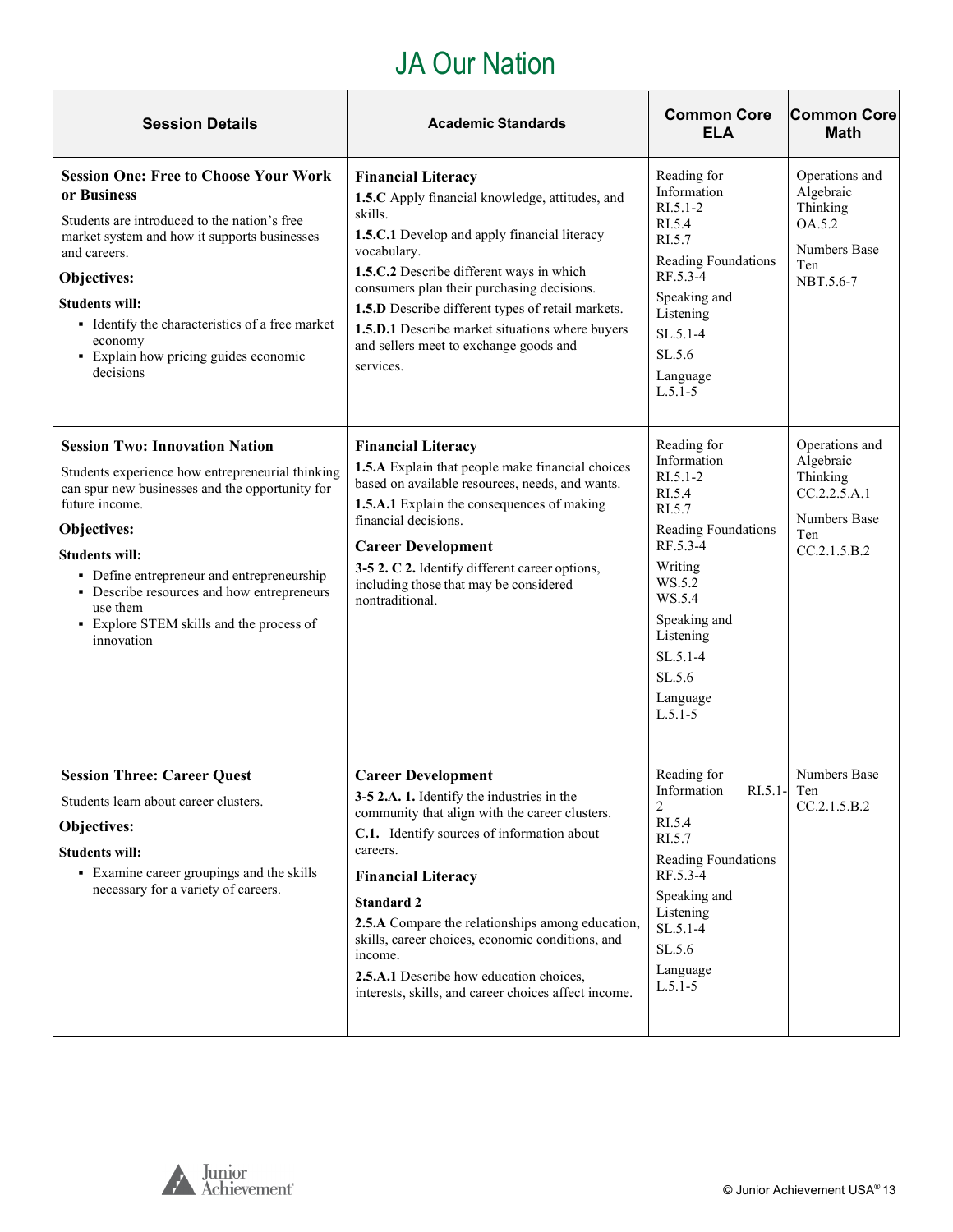## JA Our Nation

| <b>Session Descriptions</b>                                                                                                                                                                                                                             | <b>Academic Standards</b>                                                                                                                                                                                                                                                                                                                                                                                                                                                                                                          | <b>Common Core</b><br><b>ELA</b>                                                                                                                                                                                  | <b>Common Core</b><br><b>Math</b>                                                                     |
|---------------------------------------------------------------------------------------------------------------------------------------------------------------------------------------------------------------------------------------------------------|------------------------------------------------------------------------------------------------------------------------------------------------------------------------------------------------------------------------------------------------------------------------------------------------------------------------------------------------------------------------------------------------------------------------------------------------------------------------------------------------------------------------------------|-------------------------------------------------------------------------------------------------------------------------------------------------------------------------------------------------------------------|-------------------------------------------------------------------------------------------------------|
| <b>Session Four: Get and Keep the</b><br>Job!<br>Students examine important work-<br>readiness and behavioral skills needed<br>for career success.<br>Objectives:<br><b>Students will:</b><br>• Identify the soft skills wanted by<br>today's employers | <b>Career Development</b><br>3-5 Standard 1.b 1. Demonstrate and evaluate how one's<br>positive social skills, manners, and showing gratitude<br>contribute to effective interactions with others group<br>activities.<br>1.B.2. Assess the consequences of appropriate and<br>inappropriate behavior and effects of outside pressure in<br>specific school, and social situations.                                                                                                                                                | Reading for<br>Information<br>$RI.5.1 - 2$<br>RI.5.4<br>RI.5.7<br>Reading<br>Foundations<br>RF.5.3-4<br>Writing<br>WS.5.2<br>WS.5.4<br>Speaking and<br>Listening<br>$SL.5.1-4$<br>SL.5.6<br>Language<br>$L.5.1-5$ | Operations and<br>Algebraic<br>Thinking<br>CC.2.2.5.A.1<br><b>Numbers Base</b><br>Ten<br>CC.2.1.5.B.2 |
| <b>Session Five: Global Connections</b><br>Students explore how the United States is<br>connected to the global economy.<br>Objectives:<br><b>Students will:</b><br>• Discuss why businesses specialize<br>and trade<br>• Define opportunity cost       | <b>Financial Literacy</b><br>1.5.A Explain that people make financial choices based on<br>available resources, needs, and wants.<br>1.5.A.1 Explain the consequences of making financial<br>decisions.<br>1.5.A.2 Identify opportunity cost of financial decisions<br>made by individuals.<br><b>Career Development</b><br>3-5 Standard 1.B. 3. Identify and apply goals, rules,<br>procedures, roles, and resources to work cooperatively in<br>group activities, including impact on one's learning and<br>academic achievement. | Reading for<br>Information<br>$R1.5.1-2$<br>RI.5.4<br>RI.5.7<br>Reading<br>Foundations<br>RF.5.3-4<br>Speaking and<br>Listening<br>$SL.5.1-4$<br>SL.5.6<br>Language<br>$L.5.1-5$                                  | NA                                                                                                    |
| <b>Optional Supplement: Business</b><br>Organization<br>Students examine entrepreneurship, free<br>enterprise, and business organization.<br>Objectives:<br><b>Students will:</b><br>• Identify three basic ways businesses<br>are organized.           | NA                                                                                                                                                                                                                                                                                                                                                                                                                                                                                                                                 | Speaking and<br>Listening<br>$SL.5.1-4$<br>Language<br>L.5.1.5                                                                                                                                                    | <b>NA</b>                                                                                             |

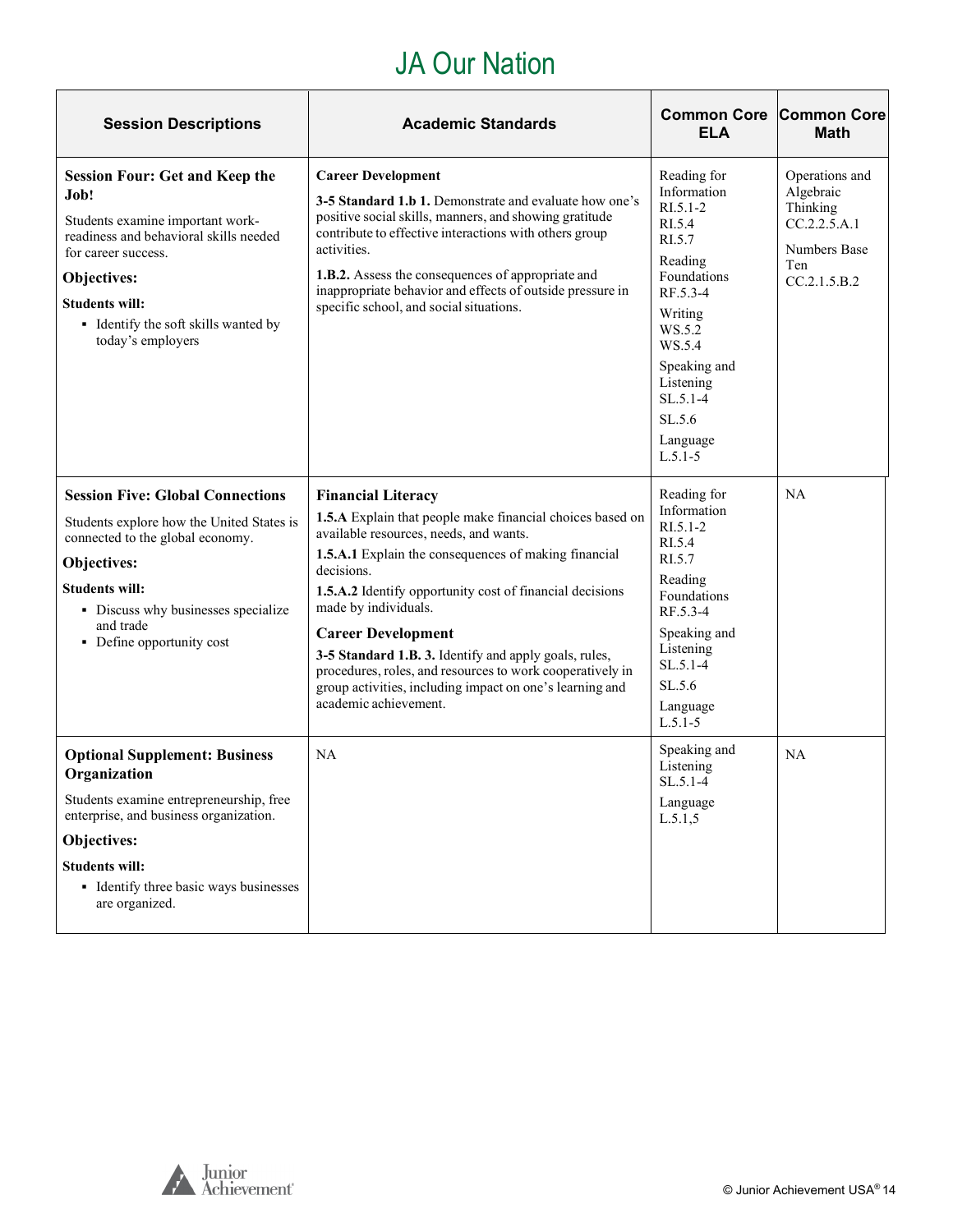# JA More than Money

<span id="page-14-0"></span>

| <b>Session Descriptions</b>                                                                                                                                                                                                                                                                                                                                                                                                                                                      | <b>Academic Standards</b>                                                                                                                                                                                                                                                                                                                                                                                                                                                                                                 | <b>Common Core</b><br><b>ELA</b>                                                                                                                                                         | Common<br><b>Core Math</b>                                                                                                                  |
|----------------------------------------------------------------------------------------------------------------------------------------------------------------------------------------------------------------------------------------------------------------------------------------------------------------------------------------------------------------------------------------------------------------------------------------------------------------------------------|---------------------------------------------------------------------------------------------------------------------------------------------------------------------------------------------------------------------------------------------------------------------------------------------------------------------------------------------------------------------------------------------------------------------------------------------------------------------------------------------------------------------------|------------------------------------------------------------------------------------------------------------------------------------------------------------------------------------------|---------------------------------------------------------------------------------------------------------------------------------------------|
| <b>Session One: The Money Garden</b><br>Students explore money-management skills<br>and become familiar with the key differences<br>between earning, saving, and spending. They<br>learn that money can be saved in a financial<br>institution, such as a bank or a credit union,<br>and how that money can earn interest.<br>Objectives:<br><b>Students will:</b><br>• Identify the role of money in everyday<br>life<br>• Explain the benefits of using a savings<br>account   | <b>Social Studies 3 Unit 2 Development</b><br>Students will be able to explain the locations of goods and<br>services in the state of Maryland by identifying goods and<br>services bought and sold in Maryland,<br><b>Financial Literacy 3-5</b><br>Standard 3<br>3.5.B Identify products used at financial institutions.<br>3.5.B.1 Describe the services financial institutions provide,<br>such as savings, checking, and money market<br>accounts.                                                                   | Reading for<br>Information<br>RI.3.1<br>RI.3.3-4<br>RI.3.6<br>Reading<br>Foundations<br>RF.3.3-4<br>Speaking and<br>Listening<br>SL.3.1<br>SL.3.6<br>Language<br>L.3.1<br>L.3.4<br>L.3.4 | Numbers Base<br>Ten<br>3.NBT.2.2<br>3.NBT.3.3<br>4.NBT.4<br>5.NBT.5<br>5.NBT.7<br>Mathematical<br>Practices<br>$1 - 8$                      |
| <b>Session Two: Create a Business</b><br>Students learn about the ways in which<br>people's interests and skills can help them<br>identify small businesses they can start.<br>Objectives:<br><b>Students will:</b><br>• Define business, goods, and services<br>• Identify businesses they would like to<br>start that<br>align with their personal interests and<br>skills<br>• Appreciate their own roles as<br>entrepreneurs in affecting their<br>community and their world | <b>Social Studies 3 Unit 2 Development</b><br>Students will be able to explain the locations of goods and<br>services in the state of Maryland by identifying goods and<br>services bought and sold in Maryland, identifying ways that<br>people use the physical environment for buying and selling<br>goods and services<br><b>Career Development</b><br>3.A.1. Understand that effective planning facilitates the<br>attainment of personal and career goals.                                                          | Reading for<br>Information<br>RI.3.2-4<br>RI.3.6<br>Reading<br>Foundations<br>RF.3.3-4<br>Speaking and<br>Listening<br>$SL.3.1-3$<br>SL.3.6<br>Language<br>$L.3.1 - 4$<br>L.3.6          | Numbers Base<br>Ten<br>3.NBT.3.3<br>4.NBT.4<br>4.NBT.5<br>5.NBT.5<br>5.NBT.7<br>Mathematical<br>Practices<br>$1 - 8$                        |
| <b>Session Three: Build a Business</b><br>Students identify the fundamental steps for<br>starting a small business and develop a basic<br>business plan.<br>Objectives:<br><b>Students will:</b><br>• Identify the basic steps for building a<br>small<br>business<br>• Develop a basic business plan                                                                                                                                                                            | <b>Social Studies 3 Unit 2 Development</b><br>Students will be able to explain the locations of goods and<br>services in the state of Maryland by identifying the risk and<br>rewards of entrepreneurship and evaluating local and state<br>laws that impact business owners in Maryland.<br><b>Financial Literacy</b><br>3.5.A Demonstrate the ability to use money management<br>skills and strategies by saving for and acquiring goods and<br>services.<br>3.5.A.1 Define and list the components of a spending plan. | Reading for<br>Information<br>RI.3.2-6<br>Reading<br>Foundations<br>RF.3.3-4<br>Speaking and<br>Listening<br>SL.3.1<br>SL.3.6<br>Language<br>$L.3.1-4$<br>L.3.6                          | Numbers Base<br>Ten<br>3.NBT.2.2<br>3.NBT.3.3<br>4.NBT.4<br>4.NF.4.7<br>5.NBT.5<br>5.NBT.7<br>Mathematical<br>Practices<br>$1-2$<br>$4 - 8$ |

\*ELO- Indicates a skill best supported by an Extended Learning Opportunity

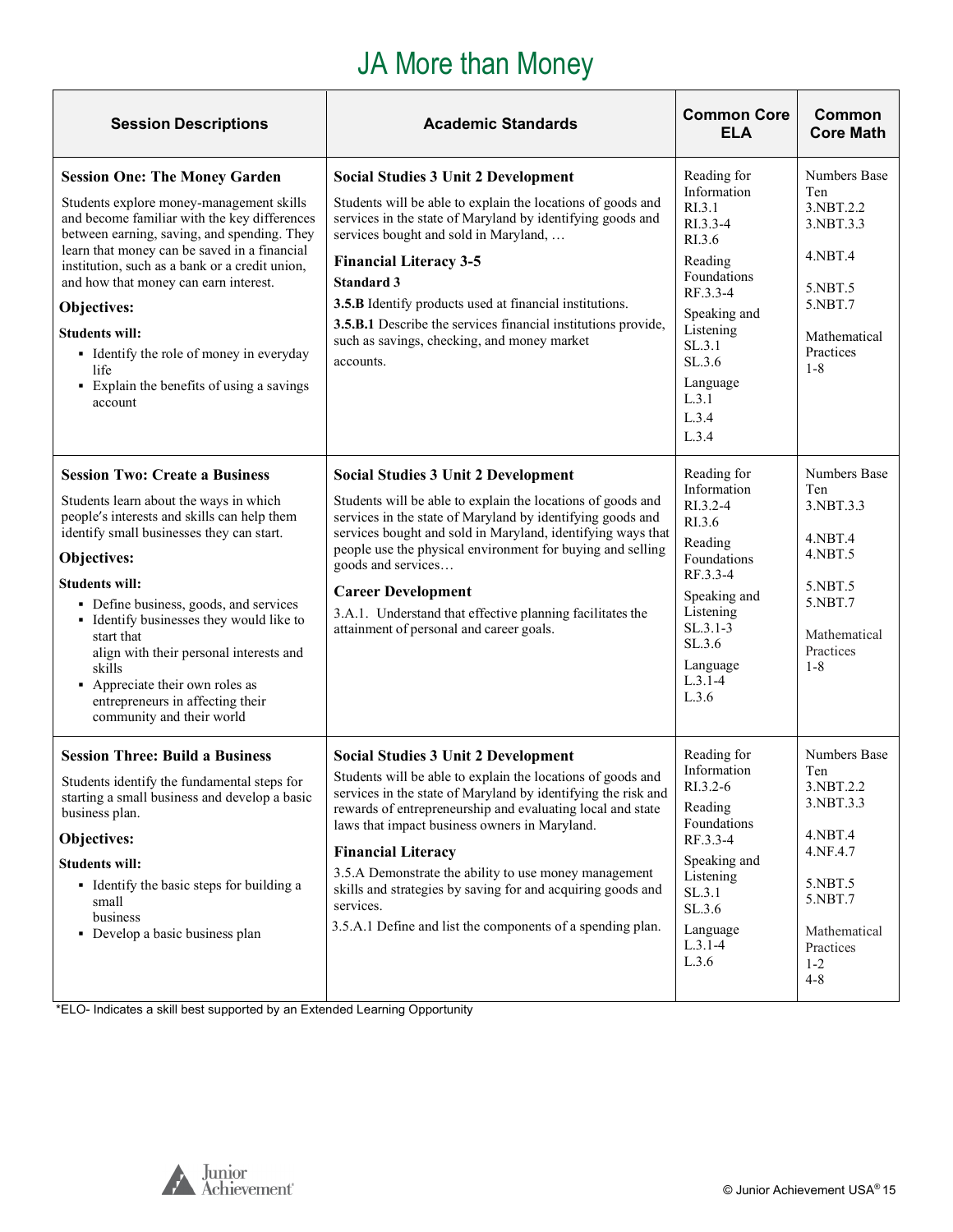# JA More than Money

| <b>Session Descriptions</b>                                                                                                                                                                                                                                                                                                                                                                                                                                                                                                                                                        | <b>Academic Standards</b>                                                                                                                                                                                                                                                                                                                                                                                                                                                                                                                                                 | Common<br><b>Core ELA</b>                                                                                                                                                                             | Common<br><b>Core Math</b>                                                                                                           |
|------------------------------------------------------------------------------------------------------------------------------------------------------------------------------------------------------------------------------------------------------------------------------------------------------------------------------------------------------------------------------------------------------------------------------------------------------------------------------------------------------------------------------------------------------------------------------------|---------------------------------------------------------------------------------------------------------------------------------------------------------------------------------------------------------------------------------------------------------------------------------------------------------------------------------------------------------------------------------------------------------------------------------------------------------------------------------------------------------------------------------------------------------------------------|-------------------------------------------------------------------------------------------------------------------------------------------------------------------------------------------------------|--------------------------------------------------------------------------------------------------------------------------------------|
| <b>Session Four: Run a Business</b><br>Students explain why financial institutions lend<br>money and why people borrow money for their<br>businesses. They learn about advantages and<br>disadvantages of borrowing money, including<br>the need to make interest payments. They<br>record and track financial gains and losses in a<br>simulated activity.<br>Objectives:<br><b>Students will:</b><br>• Explain why financial institutions lend<br>money<br>• Explain decision making and the traits of<br>trustworthy borrowers<br>• Record and track financial gains and losses | <b>Social Studies 3 Unit 2 Development</b><br>Students will be able to explain the locations of goods<br>and services in the state of Maryland by identifying the<br>risk and rewards of entrepreneurship and evaluating<br>local and state laws that impact business owners in<br>Maryland.<br><b>Financial Literacy</b><br>3-5 Standard 4<br>4.5.A Identify why people enter into debt.<br>4.5.A.1 List reasons why people borrow.<br>4.5.B Differentiate credit products from services.<br>4.5.B.1 Describe the concept of a loan.<br>4.5.F Describe creditworthiness. | Reading for<br>Information<br>$R1.3.1 - 5$<br>RI.3.7<br>Reading<br>Foundations<br>RF.3.3-4<br>Writing<br>$W.3.2-4$<br>Speaking and<br>Listening<br>$SL.3.1-3$<br>SL.3.6<br>Language<br>L.3.4<br>L.3.6 | Numbers Base Ten<br>3.NBT.2.2<br>3.NBT.3.3<br>$4.$ NBT $.4$<br>4.NBT.5<br>5.NBT.5<br>5.NBT.7<br>Mathematical<br>Practices<br>$1 - 8$ |
| <b>Session Five: Global Success</b><br>The students explore the opportunities and<br>challenges of global markets.<br>Objectives:<br><b>Students will:</b><br>• Explore reasons why businesses import and<br>export goods<br>• Describe the economic considerations<br>related to selling in a global market<br>• Define opportunity cost                                                                                                                                                                                                                                          | <b>Social Studies 3 Unit 2 Development</b><br>Students will be able to explain the locations of goods<br>and services in the state of Maryland by identifying<br>goods and services bought and sold in Maryland.<br><b>Financial Literacy</b><br>1.5.A Explain that people make financial choices based<br>on available resources, needs, and wants.<br>1.5.A.1 Explain the consequences of making financial<br>decisions.<br>1.5.A.2 Identify opportunity cost of financial decisions<br>made by individuals.                                                            | Reading for<br>Information<br>RI.3.1<br>RL3.3-7<br>Reading<br>Foundations<br>RF.3.3-4<br>Writing<br>W.3.3<br>Speaking and<br>Listening<br>$SL.3.1-2$<br>SL.3.6<br>Language<br>$L.3.1 - 4$<br>L.3.6    |                                                                                                                                      |



**r**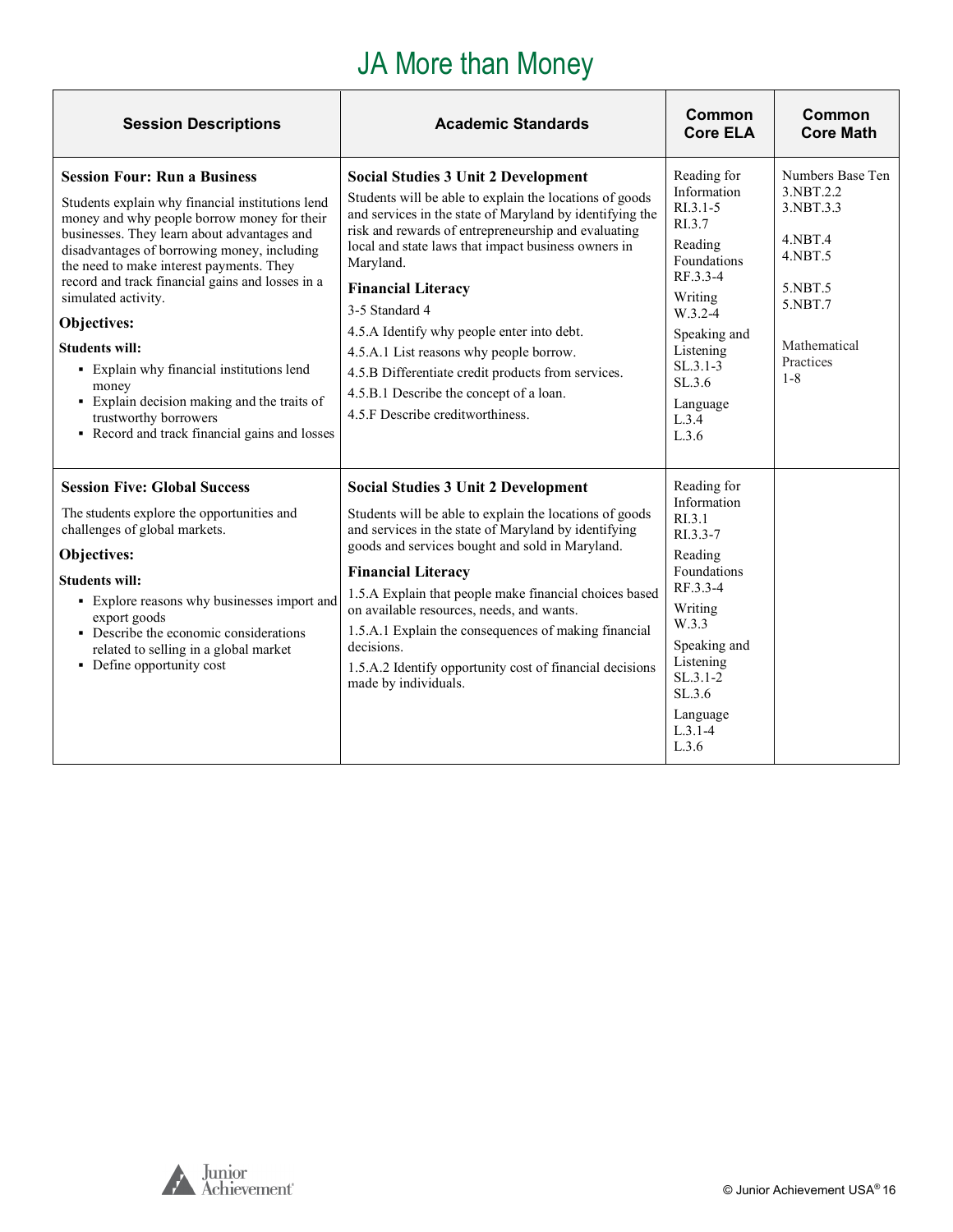# JA Career Exploration Fair K-2

| <b>Session Descriptions</b>                                                                                                                                                                                                                                                                                                                                                                                                                                        | <b>Academic Standards</b>                                                                                                                                                                                                                                                                                                                                                                                                                                                                                                                                                                                                                                                                                                                                                                                                                                                                                                                                                                                                                                                                                                                                                                                                                                        | <b>Common Core ELA</b>                                                                                                                                                                                                                                                                                 |
|--------------------------------------------------------------------------------------------------------------------------------------------------------------------------------------------------------------------------------------------------------------------------------------------------------------------------------------------------------------------------------------------------------------------------------------------------------------------|------------------------------------------------------------------------------------------------------------------------------------------------------------------------------------------------------------------------------------------------------------------------------------------------------------------------------------------------------------------------------------------------------------------------------------------------------------------------------------------------------------------------------------------------------------------------------------------------------------------------------------------------------------------------------------------------------------------------------------------------------------------------------------------------------------------------------------------------------------------------------------------------------------------------------------------------------------------------------------------------------------------------------------------------------------------------------------------------------------------------------------------------------------------------------------------------------------------------------------------------------------------|--------------------------------------------------------------------------------------------------------------------------------------------------------------------------------------------------------------------------------------------------------------------------------------------------------|
| <b>Pre-JA Career Exploration Fair</b><br><b>Session: A Job to Do!</b><br>Students identify the jobs people have and the<br>work people do to make their community a<br>good place to live, work, and play. They will<br>also prepare questions to ask the speakers.<br>Objectives:<br><b>Students will:</b><br>• Define careers.<br>• Examine the jobs of family members.<br>• Identify jobs within the community.                                                 | <b>Social Studies K Unit 3 Financial Literacy</b><br>Students will analyze choices made regarding career paths by<br>identifying jobs and careers in their community, inquiring about<br>choices that were made in order for people in their community<br>to have certain jobs and careers and identifying the personal<br>characteristics and interests that are needed for certain jobs and<br>careers.<br><b>Social Studies 1 Unit 3 Decision Making</b><br>Students will analyze decision making by determining that<br>people make choices because of limited resources, identifying<br>that incentives influence the choices we make, explaining that<br>the consequences of choices lie in the future and identifying<br>trade-offs as the options that people give up when they make a<br>choice.<br><b>Social Studies 2 Unit 3 Personal Finance</b><br>Students will describe an economy by explaining how available<br>resources, wants, and needs influence family decisions,<br>identifying how people earn money, identifying age-appropriate<br>financial goals, describing situations in which saving is<br>necessary, explaining the meaning and purpose of taxes and<br>developing a spending and saving plan including income and<br>expenses. | <b>Foundational Skills</b><br>RF <sub>1</sub><br>RF <sub>2</sub><br>RF <sub>3</sub><br>Writing<br>W 2<br>W 5<br>W 8<br>Speaking and Listening<br>SL 1<br>SL <sub>3</sub><br>SL <sub>4</sub><br>SL <sub>5</sub><br>SL <sub>6</sub><br>Language<br>L <sub>4</sub><br>L <sub>5</sub><br>L6                |
| The Day of the Fair<br>Students will visit six speakers from the<br>community who will give brief presentations<br>about their jobs, allowing time for students to<br>ask questions.<br>Objectives:<br><b>Students will:</b><br>• Observe speakers and the tools they use.<br>• Identify the variety of careers people<br>have in the community and how each job<br>requires specific skills.<br>• Express ideas and questions concerning<br>the jobs people have. | <b>Social Studies K Unit 3 Financial Literacy</b><br>Students will analyze choices made regarding career paths by<br>identifying jobs and careers in their community, inquiring about<br>choices that were made in order for people in their community<br>to have certain jobs and careers and identifying the personal<br>characteristics and interests that are needed for certain jobs and<br>careers.<br><b>Social Studies 1 Unit 3 Decision Making</b><br>Students will analyze decision making by determining that<br>people make choices because of limited resources, identifying<br>that incentives influence the choices we make, explaining that<br>the consequences of choices lie in the future and identifying<br>trade-offs as the options that people give up when they make<br>a choice.<br><b>Social Studies 2 Unit 3 Personal Finance</b><br>Students will describe an economy by explaining how available<br>resources, wants, and needs influence family decisions,<br>identifying how people earn money, identifying age-appropriate<br>financial goals, describing situations in which saving is<br>necessary, explaining the meaning and purpose of taxes and<br>developing a spending and saving plan including income and<br>expenses. | <b>Foundational Skills</b><br>RF <sub>1</sub><br>RF <sub>2</sub><br>RF <sub>3</sub><br>Writing<br>W.4<br>W.5<br>W.6<br>Speaking and Listening<br>SL <sub>1</sub><br>SL <sub>3</sub><br>SL <sub>4</sub><br>SL <sub>5</sub><br>SL <sub>6</sub><br>Language<br>L <sub>4</sub><br>L <sub>5</sub><br>$L\,6$ |

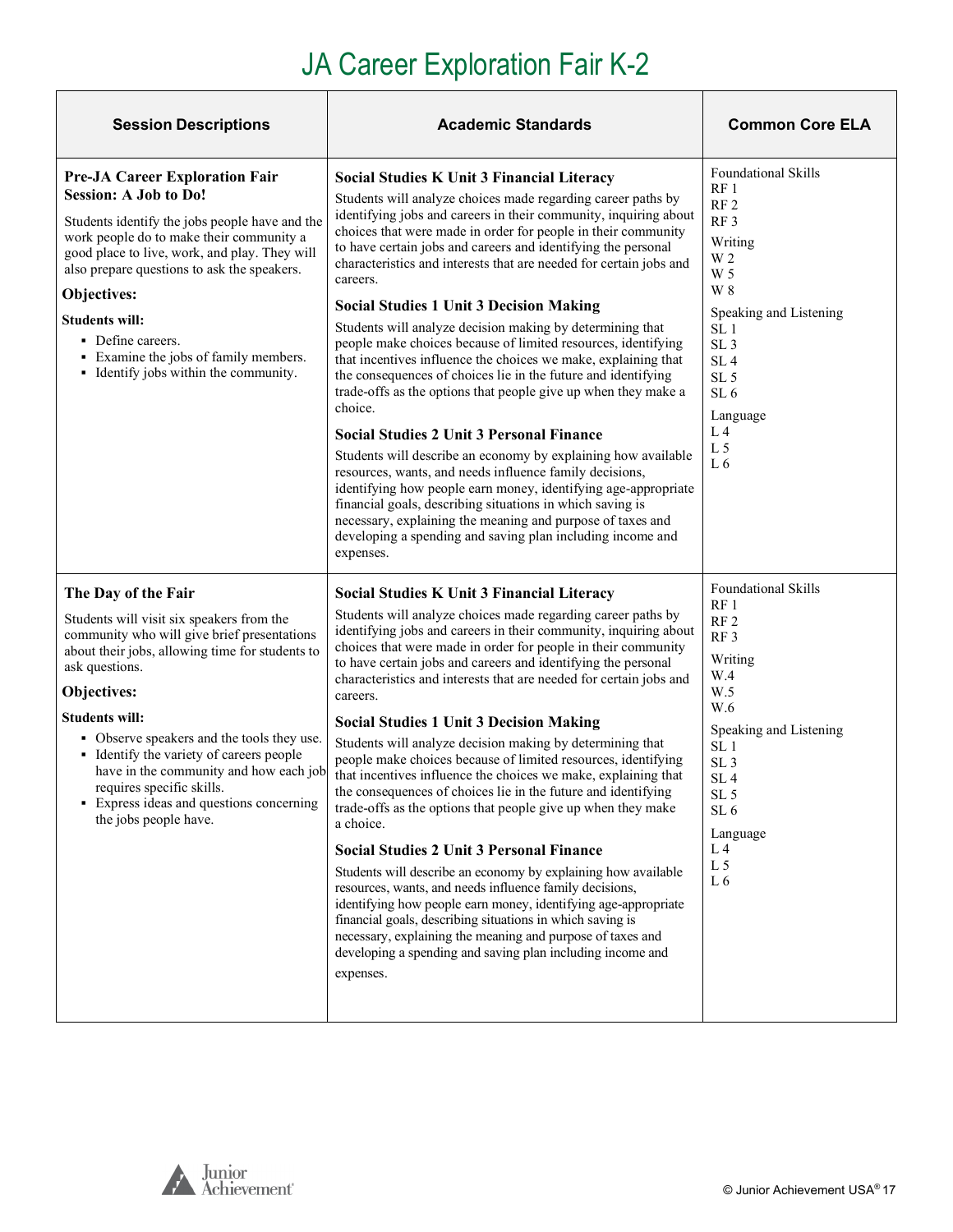# JA Career Exploration Fair K-2

| <b>Session Descriptions</b>                                                                                                                                                                                                                     | <b>Academic Standards</b>                                                                                                                                                                                                                                                                                                                                                                                                                                                                                                                                                                                                                                                                                                                                                                                                                                                                                                                                                                                                                                                                                                                                                                                                                                | <b>Common Core ELA</b>                                                                                                                                           |
|-------------------------------------------------------------------------------------------------------------------------------------------------------------------------------------------------------------------------------------------------|----------------------------------------------------------------------------------------------------------------------------------------------------------------------------------------------------------------------------------------------------------------------------------------------------------------------------------------------------------------------------------------------------------------------------------------------------------------------------------------------------------------------------------------------------------------------------------------------------------------------------------------------------------------------------------------------------------------------------------------------------------------------------------------------------------------------------------------------------------------------------------------------------------------------------------------------------------------------------------------------------------------------------------------------------------------------------------------------------------------------------------------------------------------------------------------------------------------------------------------------------------|------------------------------------------------------------------------------------------------------------------------------------------------------------------|
| <b>Post-JA Career Exploration Fair</b><br><b>Activity: I Think I Want to Be</b><br>Students reflect on their JA Career<br>Exploration Fair experience.<br>Objectives:<br><b>Students will:</b><br>• Begin to identify a future career interest. | Social Studies K Unit 3 Financial Literacy<br>Students will analyze choices made regarding career paths by<br>identifying jobs and careers in their community, inquiring about<br>choices that were made in order for people in their community<br>to have certain jobs and careers and identifying the personal<br>characteristics and interests that are needed for certain jobs and<br>careers.<br><b>Social Studies 1 Unit 3 Decision Making</b><br>Students will analyze decision making by determining that<br>people make choices because of limited resources, identifying<br>that incentives influence the choices we make, explaining that<br>the consequences of choices lie in the future and identifying<br>trade-offs as the options that people give up when they make a<br>choice<br><b>Social Studies 2 Unit 3 Personal Finance</b><br>Students will describe an economy by explaining how available<br>resources, wants, and needs influence family decisions,<br>identifying how people earn money, identifying age-appropriate<br>financial goals, describing situations in which saving is<br>necessary, explaining the meaning and purpose of taxes and<br>developing a spending and saving plan including income and<br>expenses. | <b>Foundational Skills</b><br>RF1<br>RF <sub>2</sub><br>RF <sub>3</sub><br>Writing<br>W.4<br>W.5<br>W.6<br>Language<br>$L_4$<br>L <sub>5</sub><br>L <sub>6</sub> |

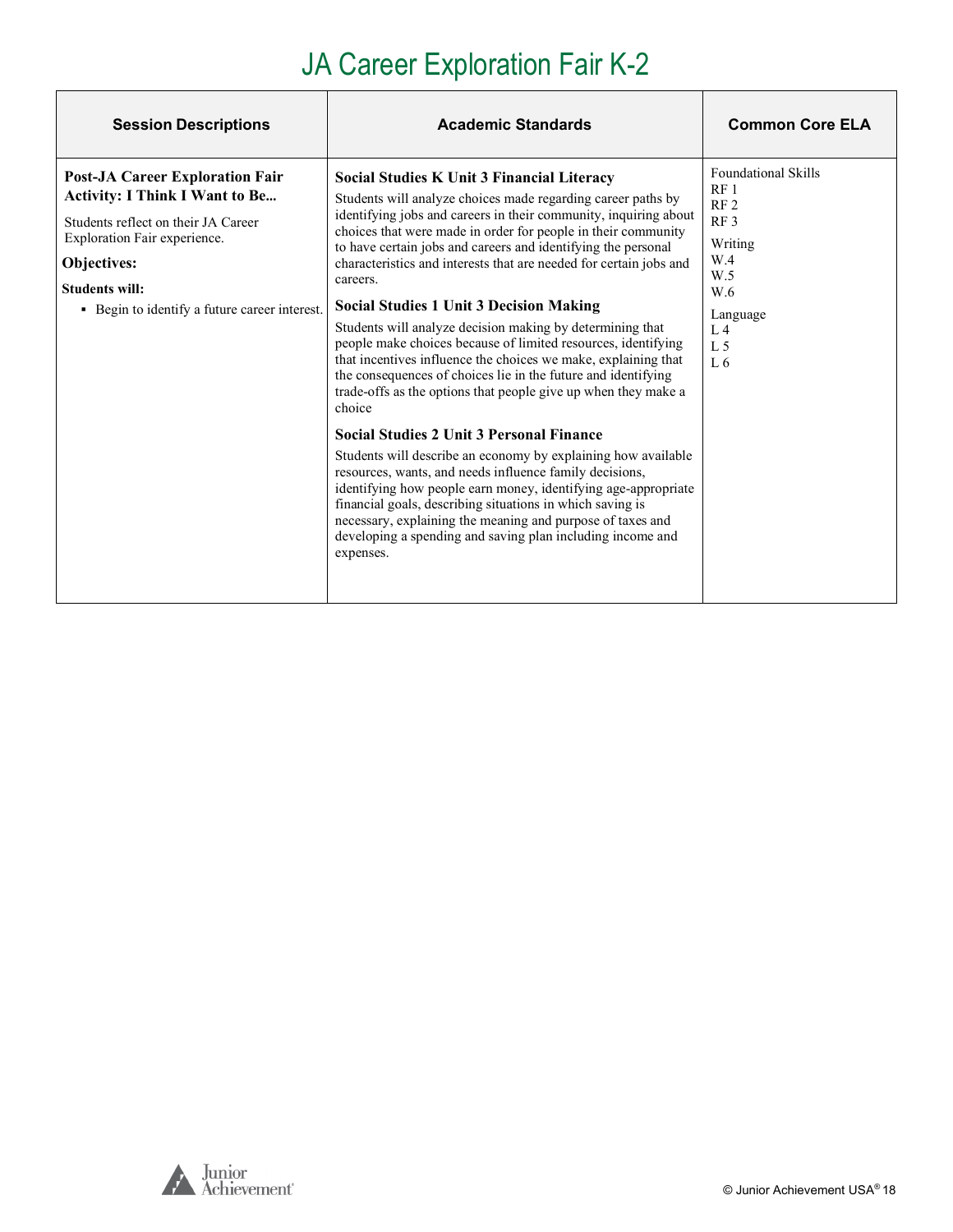# JA Career Exploration Fair 3-5

| <b>Session Descriptions</b>                                                                                                                                                                                                                                                                                                                                                                                                                                                                                            | <b>Academic Standards</b>                                                                                                                                                                                                                                                                                                                                                                                                                                                                                   | <b>Common Core ELA</b>                                                                                                                                                                                                                   |
|------------------------------------------------------------------------------------------------------------------------------------------------------------------------------------------------------------------------------------------------------------------------------------------------------------------------------------------------------------------------------------------------------------------------------------------------------------------------------------------------------------------------|-------------------------------------------------------------------------------------------------------------------------------------------------------------------------------------------------------------------------------------------------------------------------------------------------------------------------------------------------------------------------------------------------------------------------------------------------------------------------------------------------------------|------------------------------------------------------------------------------------------------------------------------------------------------------------------------------------------------------------------------------------------|
| <b>Pre-JA Career Exploration Fair</b><br><b>Session: A Job for Everyone</b><br>Students reflect on their interests and skills as<br>they consider future careers.<br>Objectives:<br><b>Students will:</b><br>• Define careers.<br>• Analyze their interests and skills to learn<br>how they fit in the classroom and the<br>workplace.<br>• Construct new understandings connected<br>to prior knowledge.                                                                                                              | <b>Financial Literacy</b><br>2.5.A Compare the relationships among education, skills, career choices,<br>economic conditions, and<br>income.<br>2.5.A.1 Describe how education choices, interests, skills, and career<br>choices affect income.<br>2.5.A.2 Differentiate between a job and a career.<br>2.5.A.3 Describe the benefits and trade-offs of a variety of careers<br>including personal satisfaction.<br>2.5.A.4 Describe how personal characteristics and interests affect career<br>decisions. | <b>Foundational Skills</b><br>RF3<br>RF <sub>4</sub><br>Speaking and Listening<br>SL 1<br>SL <sub>6</sub><br>Language<br>L <sub>4</sub><br>L <sub>5</sub><br>L 6                                                                         |
| The Day of the Fair<br>Students will visit six speakers from the<br>community who will give brief presentations<br>about their jobs, allowing time for students to<br>ask questions.<br>Objectives:<br><b>Students will:</b><br>• Observe speakers and the tools they use.<br>• Identify the variety of careers people<br>have in the community and how each job<br>requires specific skills.<br>• Express how jobs require specific<br>interests and skills.<br>• Examine how school skills apply to<br>career paths. | <b>Career Development</b><br>Standard 3 A. 4. Explore specific learning experiences within<br>Maryland's career clusters.<br>Standard 4.A 3. Apply academic, career cluster content standards, and<br>the Skills for Success through project-based learning and other career<br>connecting activities.                                                                                                                                                                                                      | <b>Foundational Skills</b><br>RF <sub>3</sub><br>RF <sub>4</sub><br>Speaking and Listening<br>SL <sub>1</sub><br>SL <sub>3</sub><br>SL <sub>5</sub><br>SL <sub>6</sub><br>Language<br>L <sub>4</sub><br>L <sub>5</sub><br>L <sub>6</sub> |
| <b>Post-JA Career Exploration Fair</b><br><b>Activity: Someday I'll Be</b><br>Students reflect on their JA Career Exploration<br>Fair experience.<br>Objectives:<br><b>Students will:</b><br>• Prepare a personal interest "resume."<br>• Begin to identify a future career interest.                                                                                                                                                                                                                                  | <b>Career Development</b><br>Standard 3 A 1. Understand that effective planning facilitates the<br>attainment of personal and career goals.                                                                                                                                                                                                                                                                                                                                                                 | Foundational Skills<br>RF <sub>3</sub><br>RF4<br>Writing<br>W.4<br>W.5<br>W.6<br>Language<br>L <sub>4</sub><br>L <sub>5</sub><br>L6                                                                                                      |



 $\overline{1}$